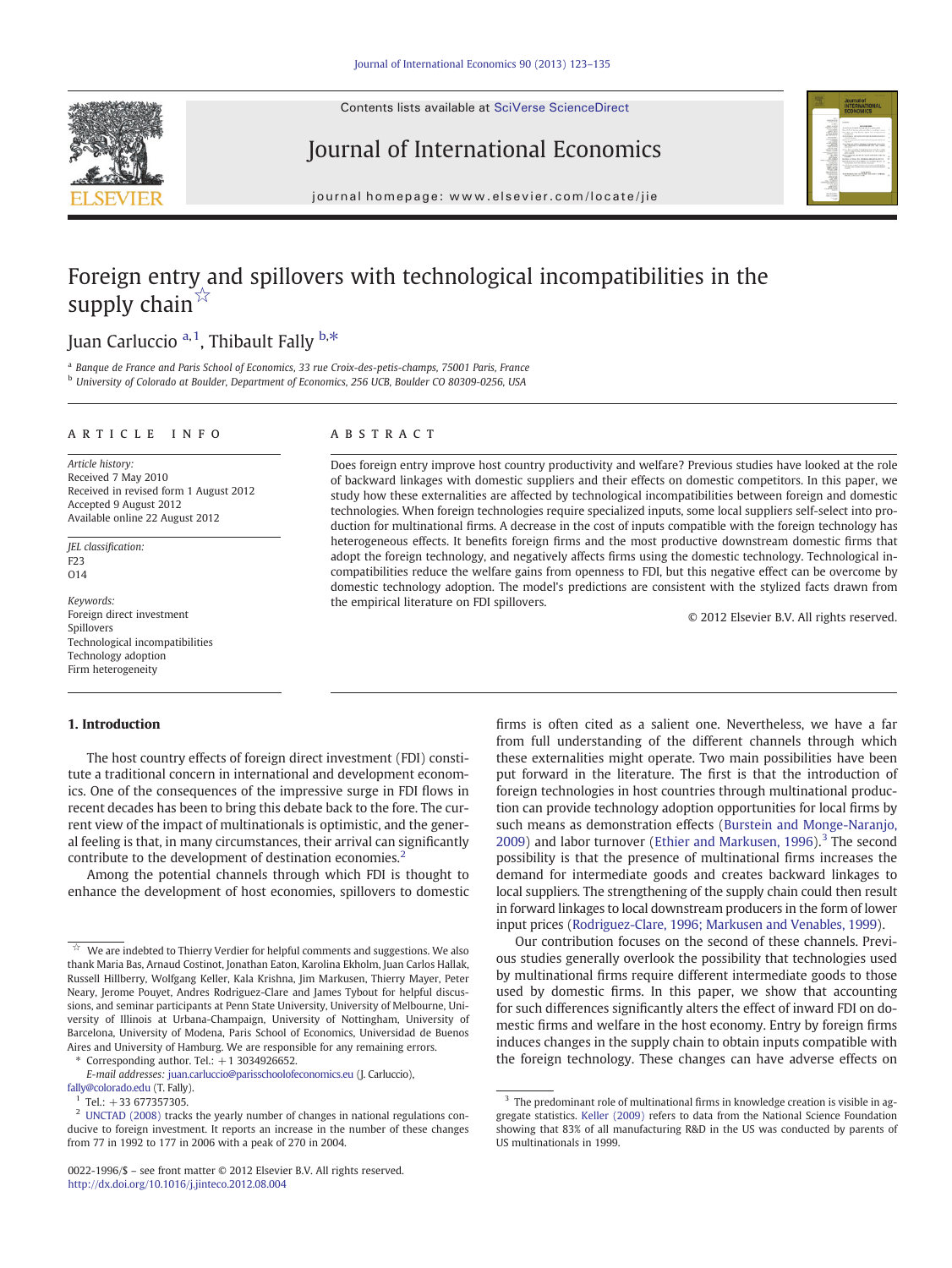firms using inputs compatible with the domestic technology. The reconfiguration of the supply chain benefits foreign firms and can also trigger technology adoption by domestic firms. When technology adoption is costly, the effects of foreign entry on domestic firms are not uniform. In this case, foreign entry benefits the best firms and is detrimental to the low-productivity firms. Technological incompatibilities can thus generate complex interactions between vertical linkages and technology adoption decisions, with important implications for the effects of openness to FDI in terms of technology adoption, firm selection, output reallocation and welfare.

Empirical evidence finds that foreign firms tend to operate more advanced technologies that require specialized inputs.<sup>4</sup> For example, in Slovakia, Volkswagen requires that all suppliers obtain VDA quality certificates,<sup>5</sup> in accordance with the requirements of the German automotive industry [\(UNCTAD, 2001 p. 157\)](#page-12-0). Standards are also an important requisite for entry into the global supply chains in the food industry. [UNCTAD \(2007 p. 18\)](#page-12-0) reports on the case of the European supermarket industry, where supermarkets require that suppliers, irrespective of country of origin, comply with private protocols on food safety standards, logistical requirements, and process documentation.

A compelling example that highlights the incompatibilities central to our analysis is provided by a recent case study by [Javorcik et al.](#page-12-0) [\(2006\)](#page-12-0) on the Mexican soaps, detergents and surfactants industry. When Mexico opened its borders to foreign investors, incoming US multinationals brought with them technologies and product formats that were previously unavailable locally (e.g. "compact formulas"). The report documents how suppliers catering for multinationals (some foreign-owned themselves) had to reformulate their inputs by substituting foreign standard ingredients with cheaper ingredients when catering for domestic producers. Moreover, Mexican detergent producers incurred substantial costs reformatting their products to introduce the foreign technology.

We model interactions between firms in two vertically related industries. Foreign firms enter the downstream industry and compete with domestic firms for local consumers. In the baseline model, all downstream producers — domestic and foreign — are assumed to source intermediate inputs locally. Given technological incompatibilities, suppliers make decisions about which type of intermediate inputs they will produce. Under the assumption that efficiency increases with the range of available intermediate varieties [\(Ethier, 1982\)](#page-12-0), suppliers' production choices affect the relative efficiency (and relative costs) of the two technologies. The impact of these choices on downstream firms differs depending on which technology they use and can consequently affect their decision to adopt a technology. Conversely, foreign entry and technology adoption in the downstream industry affect the demand for inputs and the suppliers' technology choices. We look at firms with heterogeneous productivity to study the role of firms' capacities in technology adoption and spillovers. We embed the industry model into an occupational choice model  $-$  in the spirit of [Lucas](#page-12-0) [\(1978\)](#page-12-0) — where individuals have heterogeneous managerial abilities and choose whether to run firms or work as production workers.<sup>6</sup>

We study equilibria with free entry for all three types of firms  $$ foreign, domestic suppliers and domestic downstream producers and free technology choice for domestic firms in both industries. There are three different types of equilibria, depending on the extent of technology adoption by downstream entrepreneurs. In two opposite extremes, none or all of the domestic firms adopt the foreign technology. In intermediate equilibria, only the best entrepreneurs self-select into adopting the foreign technology.

Our results are presented in two ways. First, comparative statics show how technology adoption, input availability and foreign entry depend on structural parameters. We find that, when foreign entry costs are sufficiently low, equilibria necessarily involve technology adoption by domestic firms.<sup>7</sup> In this case, a reduction in foreign entry costs induces more foreign entry and also a larger proportion of upgrading firms in upstream and downstream industries. Similarly, we find that a decrease in the cost of technology adoption induces more entry by foreign firms and fosters technology adoption in both upstream and downstream industries. This creates strong complementarities between foreign firms and the most productive domestic firms.

A second way to present our results is to investigate the relationship between the extent of foreign presence in the economy and the performance of domestic firms. Foreign presence can be observed by econometricians, but entry decisions by multinational firms are endogenous and depend upon profit opportunities. We study how changes in structural parameters, mainly the fixed entry cost for multinationals, simultaneously affect foreign presence and domestic firm variables. We construct two measures of foreign presence similar to those used by empirical studies: the relative number of foreign firms and their share in total industry sales. Our model explains positive correlations between foreign presence and the average labor productivity of suppliers, the share of domestic entrepreneurs adopting the foreign technology, and their productivity. It also generates a negative correlation between foreign presence and domestic firm survival.

This issue is the focus of an extensive empirical literature.<sup>8</sup> We argue that our theory offers a plausible explanation for the mechanisms driving the reduced-form empirical studies. The literature delivers the following key messages. First, there is robust evidence of positive vertical spillovers: the presence of multinational firms tends to be associated with improvements in the productivity of local suppliers. Second, there is evidence of negative horizontal spillovers in the case of developing countries, and weak evidence of neutral or positive horizontal spillovers in the case of developed economies. Importantly, firm heterogeneity matters: only the productivity of firms with high absorptive capacity tends to be positively correlated with foreign presence. The correlation tends to be negative for firms with low absorptive capacity. Lastly, there is evidence of positive externalities between multinational firms consistent with our model.

We derive a simple measure of the gains from openness to FDI in our framework, inspired by the work of [Arkolakis et al. \(2012\).](#page-12-0) We use empirically relevant parameters to quantify welfare gains depending on foreign presence, technological incompatibilities and technology adoption. Conditional on observed foreign presence, gains from FDI are substantially lower when intermediate goods are technology-specific and no downstream domestic firms adopt the foreign technology. Conversely, welfare gains can be greater when a significant proportion of downstream domestic firms adopt the foreign technology.

Our paper contributes to a small, but growing body of formal literature studying backward linkages between multinational firms and local suppliers. The pioneering study in this area is by [Rodriguez-Clare](#page-12-0) [\(1996\)](#page-12-0), who develops a model in which multinationals source intermediate goods in a low-wage country: if the intensity with which they source local inputs — the "linkage coefficient" — is high enough, MNEs create higher net backward linkages that push the underdeveloped region out of the "bad" equilibrium. [Markusen and Venables \(1999\)](#page-12-0)

<sup>4</sup> In addition, econometric evidence shows that multinationals use more advanced technologies than domestic firms, for both developed and developing economies. See the surveys in [Alfaro and Rodriguez-Clare \(2004\)](#page-12-0) and [Barba-Navaretti and Venables](#page-12-0) [\(2004\)](#page-12-0).

<sup>5</sup> Verband der Automobilindustrie.

<sup>6</sup> [Rodriguez-Clare \(1996\)](#page-12-0) and [Burstein and Monge-Naranjo \(2009\)](#page-12-0) also use this formulation in contexts related to ours.

 $<sup>7</sup>$  In our model, a decrease in foreign firms' entry costs has the same effects as an in-</sup> crease in the relative productivity of foreign firms or an increase in the total mass of potential foreign entrants.

<sup>&</sup>lt;sup>8</sup> See the surveys in [Gorg and Greenaway \(2004\)](#page-12-0), [Lipsey \(2002\),](#page-12-0) and [Alfaro and](#page-12-0) [Rodriguez-Clare \(2004\).](#page-12-0)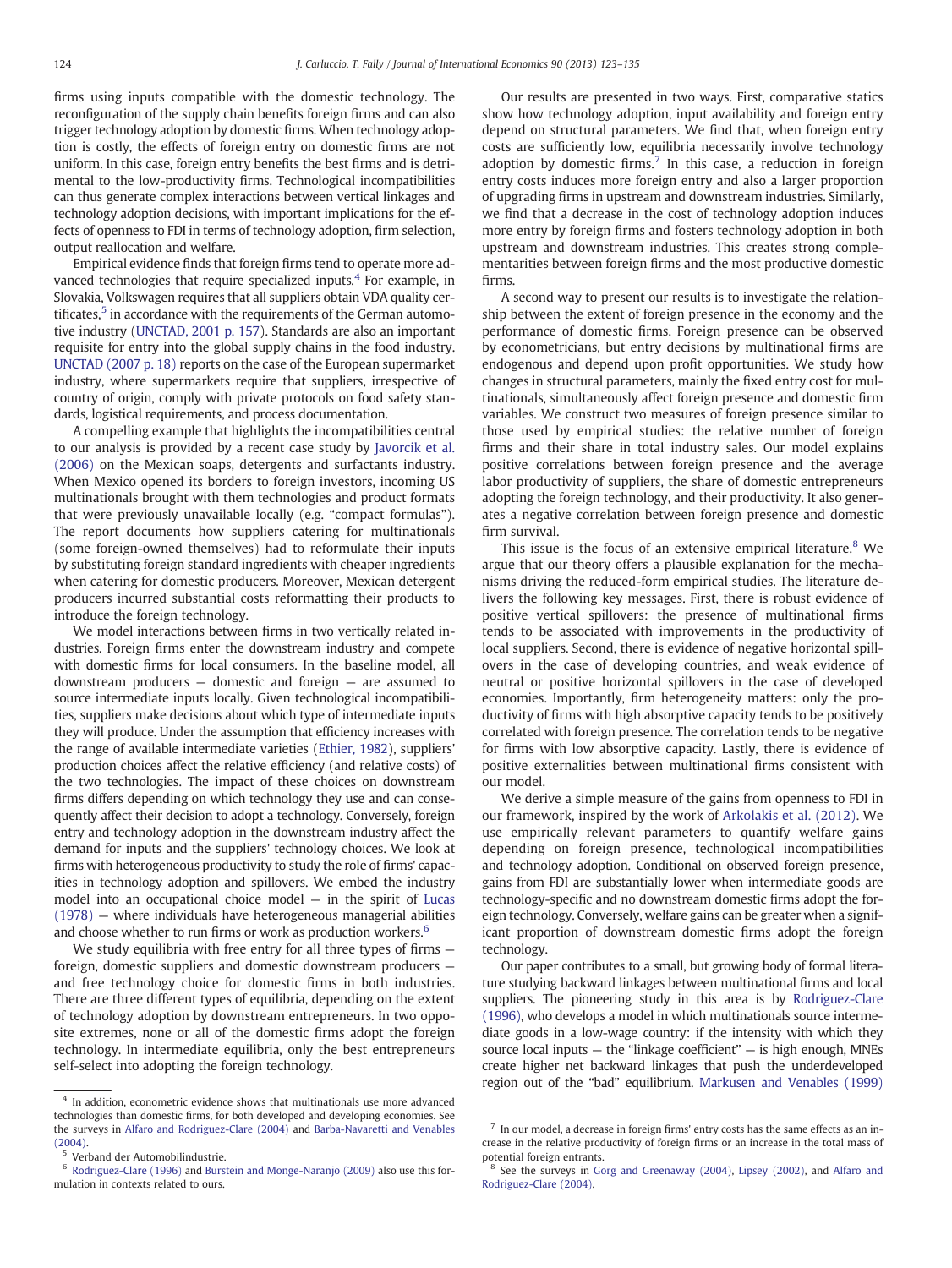<span id="page-2-0"></span>develop a similar intuition in an industrial organization approach that is closer to ours. As in the work of Rodriguez-Clare, the demand for inputs (backward linkages) created by foreign plants causes entry upstream. This exerts downward pressure on the costs of all downstream firms, generating a forward linkage. Domestic firms, more intensive users of local inputs, gain relatively more. A recent paper by [Alfaro et al. \(2010\)](#page-12-0) expands on this literature to study the role of financial development in linkage creation. In all three papers, however, demand for intermediate goods from multinational firms is directed towards all local upstream firms (in addition to imports). This assumption contradicts evidence suggesting that multinationals tend to source from a small base of local suppliers, as presented by [UNCTAD \(2001\)](#page-12-0) and [OECD \(2002\)](#page-12-0) among others. By incorporating this key feature, we improve on this early work and provide a framework better suited to explain empirical results.

Our paper complements the work by [Lin and Saggi \(2007\)](#page-12-0). These authors study a multinational firm's exclusive contracts with local suppliers in a model of a two-tier Cournot oligopoly, in which a foreign firm transfers technology to local suppliers. Exclusive contracts restrict technology transfers from the multinational firm to the group of exclusive suppliers, thus leaving domestic producers with a limited number of suppliers who do not benefit from the technology transfers. The framework we develop differs with respect to theirs. Crucial to our results, we allow for free entry and free technological choice for all types of firms in both industries. Our paper is also the first to explicitly model the role of firm heterogeneity. This unveils a role for different types of externalities between firms and yields additional predictions that are in line with the empirical evidence.

The rest of the paper is organized as follows. Section 2 presents the models set-up while [Section 3](#page-3-0) examines the different equilibria and comparative statics. [Section 4](#page-8-0) analyzes the welfare implications. In [Section 5,](#page-9-0) we discuss a simple extension of the model allowing for trade in intermediate goods. [Section 6](#page-9-0) concludes.

## 2. Set-up of the model

We now develop a model of an economy composed of two vertically related industries. In the downstream industry, domestic and multinational firms compete to serve local consumers. In the upstream industry, intermediate goods are assumed to be produced only by local suppliers. We assume that these two industries face a competitive supply of labor and we normalize the wage to unity.

For the ease of reading, we henceforth denote all variables pertaining to the downstream industry in uppercase, as opposed to lowercase for upstream industry variables.

# 2.1. Preferences

Consumer preferences are assumed to be represented by the following standard CES utility function:

$$
U=\left(\int_0^N Q_i^{\rho} \mathrm{d} i\right)^{\frac{1}{\rho}}
$$

We denote by  $\sigma = \frac{1}{1-\rho}$  the constant elasticity of substitution between any two varieties of the final good. N refers to the measure of all available varieties produced. If E denotes total income spent in the economy, the demand curve for a firm producing variety  $i$  is:

$$
Q_i = \left(\frac{P_i}{P}\right)^{-\sigma} \frac{E}{P}
$$

where  $P_i$  is the price of variety i and  $P = \left(\int_0^N P_i^{1-\sigma} \mathrm{d}i\right)^{\frac{1}{1-\sigma}}$  the price index of final goods.

#### 2.2. Production and technological incompatibilities

There are two technologies for final good production, which we label the "D-technology" and the "M-technology". Throughout, we think of these two technologies as domestic and foreign. The total number of varieties produced in the economy is  $N = N_D + N_M$  where the subscripts indicate the technology used to produce the varieties.

A central assumption is that intermediate goods are technologyspecific. We call D-type inputs those required to produce using the D-technology and M-type inputs those produced for use with the M-technology. In both technologies, intermediate varieties are assumed to be horizontally differentiated and to enter final production as a CES composite, as in [Ethier \(1982\)](#page-12-0).

The technology-specific production function used by the typical downstream firm i is:

$$
Q_i = \Phi_i L_i^{1-\beta} \left( \int_0^{n_{\rm T}} q_{\tilde{t}ij}^{\frac{\epsilon-1}{\epsilon}} \mathrm{d}j \right)^{\frac{\beta c}{\epsilon-1}} \tag{1}
$$

where  $L_i$  is the measure of workers employed by downstream firm *i*,  $\Phi_i$  is the ability of firm i,  $n<sub>T</sub>$  is the range of input varieties specific to technology T,  $q_{Ti}$  is the quantity of input variety *j* for technology T consumed by downstream firm i, and  $\varepsilon > 1$  is the elasticity of substitution between input varieties. In general,  $\varepsilon$  may differ from the elasticity of substitution between final goods  $\sigma$ .

Parameter  $\beta$  measures the importance of technology-specific inputs in production. It is a key parameter in our model and should be interpreted as a measure of technological incompatibilities. A natural alternative formulation would include a third category of inputs compatible with both technologies. In such a case, compatible inputs would play a neutral role in the model and, as in this version, all effects found would operate through the technology-specific inputs.<sup>9</sup>

This specification of technology aims to capture the idea that the division of labor enhances production efficiency (see [Ciccone and](#page-12-0) [Matsuyama, 1996\)](#page-12-0). The larger the set of available intermediate varieties for a given technology, the lower the costs associated with the use of this technology. This property plays a key role in our analysis.

As the wage rate is set to unity, the price index for inputs for a firm producing under technology T, which we label  $\Lambda_{\Gamma}$ , is given by:

$$
\boldsymbol{\Lambda}_{T}=\left(\int_{0}^{\eta_{T}}p_{jT}^{1-\varepsilon}dj\right)^{\frac{\beta}{1-\varepsilon}}
$$

Upstream,  $\lambda_T$  represents the quantity of labor required to produce one unit of the intermediate good with technology  $T \in \{D,M\}$ . The case in which the foreign technology is has higher labor productivity would correspond to  $\lambda_M < \lambda_D$ . Nevertheless, we will solve the model for the general case, without specifying a particular ranking of these parameters.

Relative variable costs associated with each of the two technologies,  $\Lambda_{\rm M}/\Lambda_{\rm D}$ , depend on the relative availability of specialized inputs  $n_M/n_D$ :

$$
\frac{\Lambda_{\rm M}}{\Lambda_{\rm D}} = \left(\frac{\lambda_{\rm M}^{1-\varepsilon} n_{\rm M}}{\lambda_{\rm D}^{1-\varepsilon} n_{\rm D}}\right)^{\frac{\beta}{1-\varepsilon}}\tag{2}
$$

As usual in monopolistic competition models, we assume that there is a large potential set of varieties of both intermediate and final goods, and that each firm produces a different variety.

 $9\,$  To be more precise, with a free-entry condition in the compatible inputs industry, we would find that the mass of suppliers producing compatible inputs is constant and does not depend on foreign entry or technology adoption by other firms. Compatible inputs would thus play the same role as a numeraire.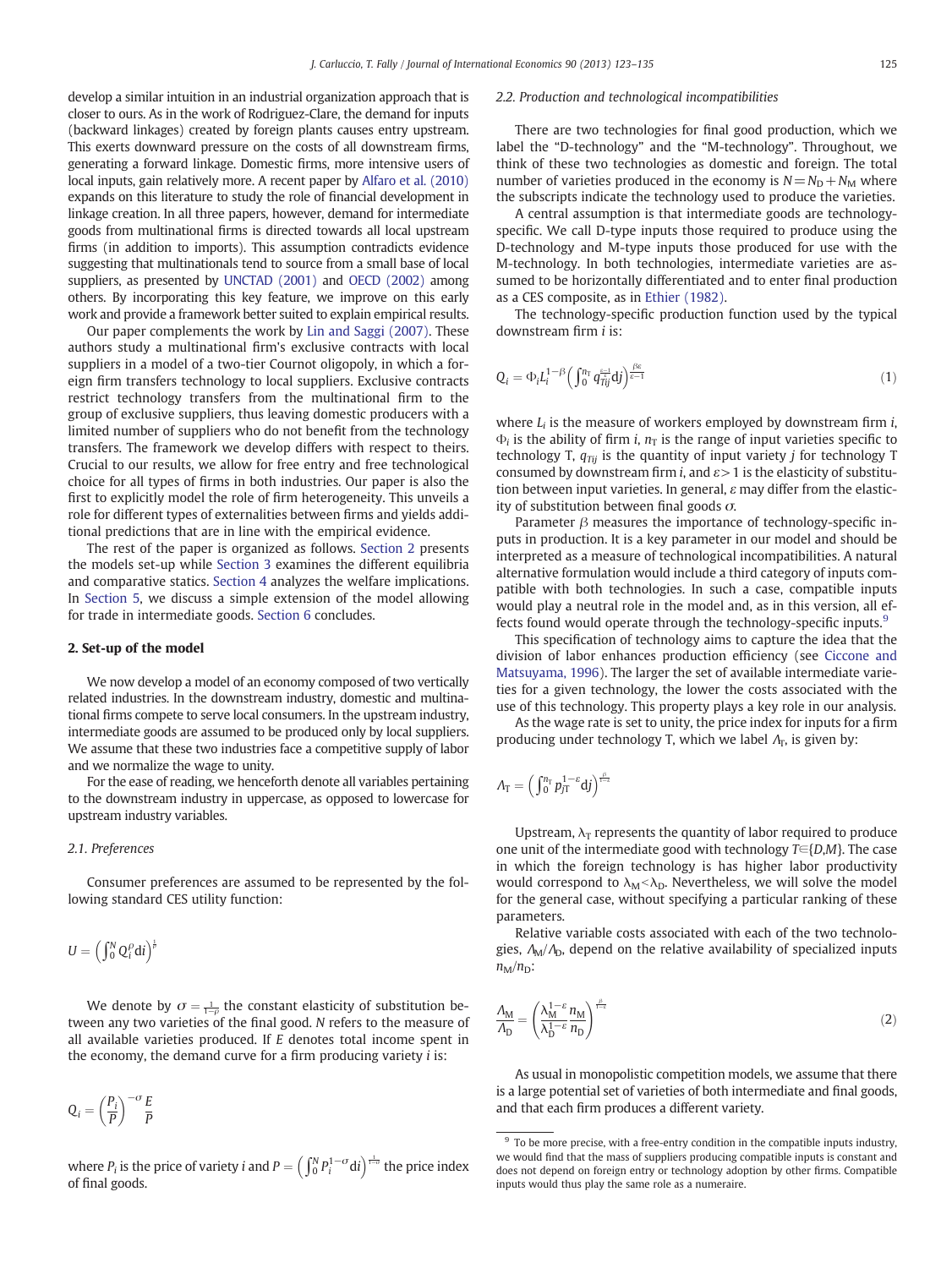# <span id="page-3-0"></span>2.3. Managerial ability and occupational choice

The economy is populated by a mass L of individuals. As in [Lucas](#page-12-0) [\(1978\),](#page-12-0) individuals are heterogeneous in their managerial abilities and can become entrepreneurs in either industry or instead choose to work for other firms (in the upstream or downstream industries).<sup>10</sup> A key difference between these occupations is that returns to managerial activities are given by firms' profits whereas wages are the same for all workers and determined in the labor market. More able individuals find becoming entrepreneurs more attractive. For simplicity, we consider that upstream firms are homogeneous and that ability matters only for managers of downstream firms.<sup>11</sup>

Managerial ability  $\Phi$  is a continuous random variable drawn from a cumulative distribution  $G(\Phi)$  with support  $[1, \infty)$ . We assume  $G(\Phi)$ has the form of a Pareto distribution:

$$
G(\Phi) = 1 - \Phi^{-k}
$$

where the shape parameter k is assumed to satisfy  $k > \sigma-1$ . This assumption yields tractable solutions while fitting the observed distributions of firm size well (see [Axtell, 2001; Helpman et al., 2004](#page-12-0)). It has been used extensively in recent theoretical contributions (see the survey in [Redding, forthcoming\)](#page-12-0), hence allowing for a comparison of our results with the current literature.

We assume that downstream domestic managers can operate the domestic technology at no extra cost. However, they can produce with the M-technology upon payment of an additional fixed cost  $F<sub>M</sub>$  in terms of labor. This fixed cost does not depend on foreign presence.<sup>12</sup>

There is a mass  $L^*$  of foreign entrepreneurs with the same ability distribution as the domestic entrepreneurs,  $G(\Phi)$ . Given its functional form, rescaling  $L^*$  is equivalent to shifting the distribution (reflecting a different distribution of abilities for foreign entrepreneurs and domestic entrepreneurs).

# 3. Equilibrium

Equilibrium in the model is defined by the following system of equations:

$$
\pi_{\mathcal{M}} = 1 \tag{3}
$$

$$
\pi_{\mathcal{D}} = 1 \tag{4}
$$

$$
\Pi_{\mathcal{D}}(\Phi_{\mathcal{D}}) = 1\tag{5}
$$

$$
\Pi_{\mathbf{M}}(\Phi_{\mathbf{M}}) = \Pi_{\mathbf{D}}(\Phi_{\mathbf{M}}) + F_{\mathbf{M}} \tag{6}
$$

$$
\Pi_{\mathbf{M}}(\Phi_{\mathbf{M}\,\mathbf{N}\,\mathbf{E}}) = F_{\mathbf{M}\,\mathbf{N}\,\mathbf{E}} \tag{7}
$$

The first two equations are equilibrium conditions for the upstream industry.  $\pi$ <sub>T</sub> refers to upstream suppliers' profits using technology  $T \in \{D,M\}$ . At equilibrium with free entry, free occupational and free technology choice, profits associated with producing each type of input are equal to the opportunity cost  $w=1$  of working as an employee. For each technology  $T \in \{D,M\}$ , profits in the upstream industry decrease with the number of suppliers  $n<sub>T</sub>$ .

The last three equations are equilibrium conditions for the downstream industry.  $\Pi_T(\Phi)$  refers to the profits made by downstream firms with ability  $\Phi$  using technology  $T \in \{D,M\}$ . Downstream profits are monotonically increasing in managerial ability  $\Phi$  (as we show in [Section 3.2](#page-4-0)), whereas the returns to labor and to upstream managers are independent of managerial ability. Hence, the share of individuals becoming entrepreneurs, the share of entrepreneurs adopting the foreign technology and the share of foreign entrepreneurs entering the country are pinned down by the minimum value of ability that generates profits equal to the value of the relevant alternative. These are given by  $\Phi_{\text{D}}$ ,  $\Phi_{\text{M}}$  and  $\Phi_{\text{MNE}}$  respectively and are implicitly defined by Eqs.  $(5)-(7)$ .

An equilibrium is defined as a 5-tuple ( $n_D$ ,  $n_M$ ,  $\Phi_D$ ,  $\Phi_M$ ,  $\Phi_{\text{MNE}}$ ) satisfying Eqs.  $(3)-(7)$ .

Ing Eqs. (5)–(7).<br>It is useful to construct an index  $\widetilde{N}_T$  representing the mass of firms using each technology  $T \in \{D,M\}$  weighted by their ability  $\Phi$ . The masses of firms depend on firm entry and technology adoption decisions as reflected by the thresholds:

$$
\begin{aligned} &\widetilde{N}_M(\Phi_M,\Phi_{M\,N\,E})=L\!\int_{\Phi_M}^\infty\Phi^{\sigma-1}dG(\Phi)+L^*\!\int_{\Phi_{M\,N\,E}}^\infty\Phi^{\sigma-1}dG(\Phi)\\ &\widetilde{N}_D(\Phi_D,\Phi_M)=L\!\int_{\Phi_D}^{\Phi_M}\Phi^{\sigma-1}dG(\Phi) \end{aligned}
$$

The intuition of the model is best developed in three steps. We first analyze the upstream industry, taking entry in the downstream industry as given. We then study the downstream industry, taking the upstream configuration (input prices) as given. In [Section 3.3,](#page-5-0) we examine joint equilibria for both industries. Through to [Section 3.4,](#page-8-0) we study equilibria holding expenditure E fixed. In [Section 3.4,](#page-8-0) we study the general equilibrium by considering a labor market clearing condition and solving for  $E<sup>13</sup>$ 

## 3.1. Equilibrium in the upstream industry

Using the functional forms for demand and technology, we obtain the following expressions for Eqs. (3) and (4):

$$
\begin{aligned} \pi_\mathrm{M} &= \frac{\beta \rho}{\varepsilon} \frac{E}{n_\mathrm{M}} \frac{\widetilde{N}_\mathrm{M} \Lambda_\mathrm{M}^{1-\sigma}}{\widetilde{N}_\mathrm{D} \Lambda_\mathrm{D}^{1-\sigma} + \widetilde{N}_\mathrm{M} \Lambda_\mathrm{M}^{1-\sigma}} \\ \pi_\mathrm{D} &= \frac{\beta \rho}{\varepsilon} \frac{E}{n_\mathrm{D}} \frac{\widetilde{N}_\mathrm{D} \Lambda_\mathrm{D}^{1-\sigma}}{\widetilde{N}_\mathrm{D} \Lambda_\mathrm{D}^{1-\sigma} + \widetilde{N}_\mathrm{M} \Lambda_\mathrm{M}^{1-\sigma}} \end{aligned}
$$

The measure of suppliers self-selecting into each technology depends positively on the demand for each type of input (itself determined by final good demand). Combining the two equations, we find that the relative measure of suppliers equals the relative share of technologically differentiated varieties in consumption:  $\frac{n_M}{n_D} = \frac{\widetilde{N}_M \Lambda_M^{1-\sigma}}{\widetilde{N}_D \Lambda_D^{1-\sigma}}$ . The right-hand side of this equation is, however, itself endogenous to the relative number of suppliers. As described in Eq. [\(2\),](#page-2-0) the price index of inputs  $\Lambda$ <sub>T</sub> for each technology directly depends on the number of suppliers. Incorporating Eq. [\(2\)](#page-2-0), we find the following solution for the total and relative number of suppliers:

$$
n_{\rm M} + n_{\rm D} = \frac{\beta \rho E}{\varepsilon} \tag{8}
$$

<sup>10</sup> [Rodriguez-Clare \(1996\)](#page-12-0) and [Burstein and Monge-Naranjo \(2009\)](#page-12-0) also use this formulation in contexts related to ours.

 $11$  This assumption avoids any complicated sorting of managers across industries. Heterogeneous suppliers are considered in previous versions of this paper and yield similar results (see [Carluccio and Fally, 2008](#page-12-0)).

 $12$  Alternatively, we could assume that the presence of multinational firms affects the capacity to adopt foreign technologies through imitation or pure technology transfers. Here, we abstract from this direct effect and focus on how pecuniary externalities (competition and availability of inputs) affect the adoption of the foreign technology by domestic firms.

<sup>&</sup>lt;sup>13</sup> As we discuss in [Section 3.4,](#page-8-0) E proves to be independent of foreign entry and technology adoption.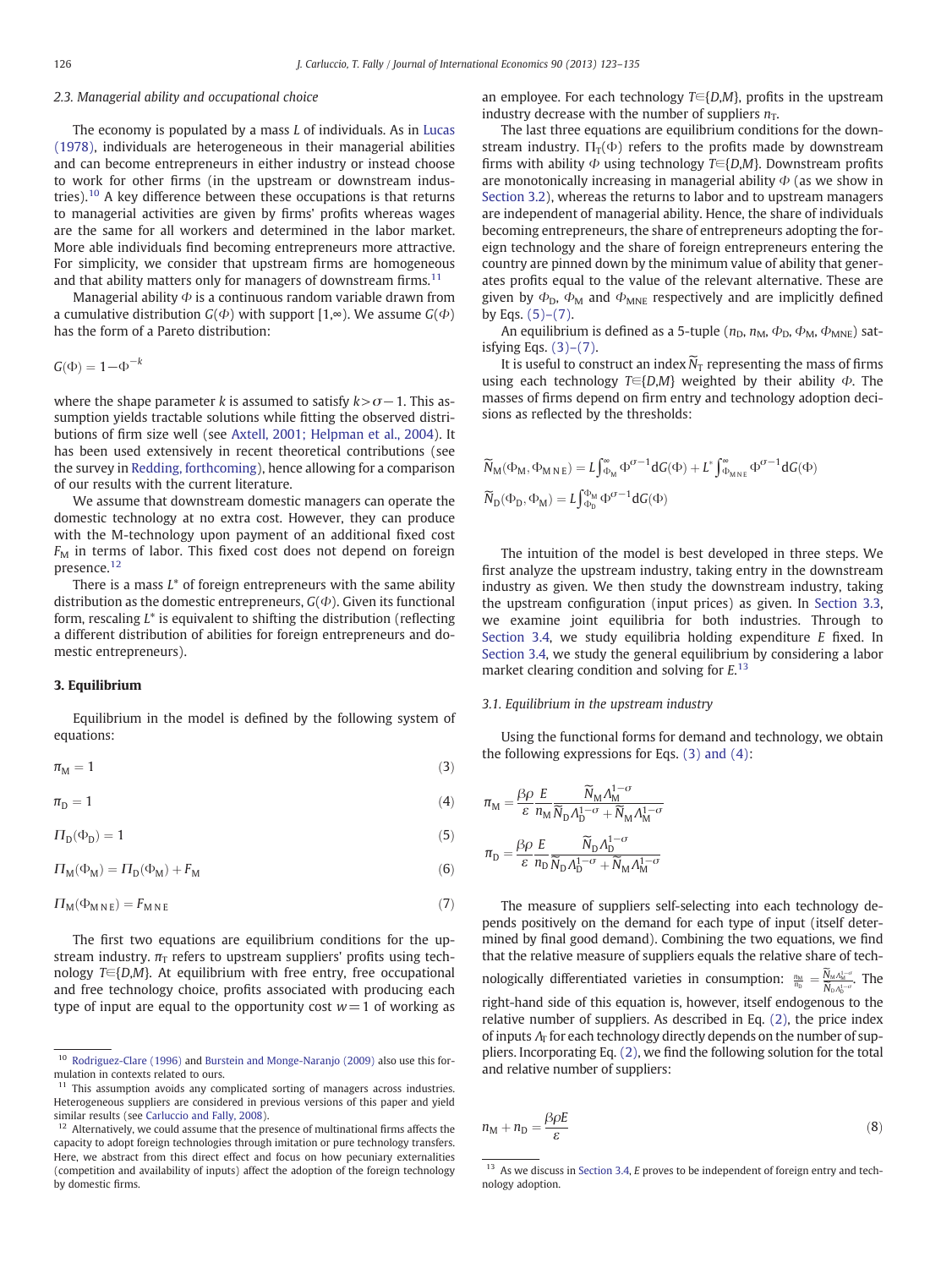<span id="page-4-0"></span>
$$
\frac{n_{\rm M}}{n_{\rm D}} = \left(\frac{\lambda_{\rm M}^{1-\varepsilon}}{\lambda_{\rm D}^{1-\varepsilon}}\right)^{\frac{\tilde{\beta}}{1-\tilde{\beta}}} \left(\frac{\widetilde{N}_{\rm M}}{\widetilde{N}_{\rm D}}\right)^{\frac{1}{1-\tilde{\beta}}} \tag{9}
$$
  
with:  $\tilde{\beta} = \beta \cdot \frac{\sigma - 1}{\varepsilon - 1}$ 

ε−1

It is then easy to recover the solution for  $n<sub>D</sub>$  and  $n<sub>M</sub>$ : given the relative mass of downstream plants, there is a unique equilibrium in the upstream industry. The coexistence of different technologies in the upstream industry requires the elasticity of substitution between inputs to be sufficiently large:  $\varepsilon - 1 > \beta(\sigma - 1)$ . This condition is assumed throughout and satisfied when  $\varepsilon$  and  $\sigma$  are similar. Equilibrium in the upstream industry is then uniquely determined by the relative mass of downstream firms  $\frac{\widetilde{N}_M}{\widetilde{N}_D}$  using each technology.<sup>14</sup>

We can then derive a relationship between the relative cost of inputs and the relative masses of firms producing final goods using each technology:

$$
\frac{\Lambda_{\rm M}^{1-\sigma}}{\Lambda_{\rm D}^{1-\sigma}} = \left(\frac{\lambda_{\rm M}^{1-\varepsilon}}{\lambda_{\rm D}^{1-\varepsilon}} \frac{\widetilde{N}_{\rm M}}{\widetilde{N}_{\rm D}}\right)^{\frac{\widetilde{n}}{1-\widetilde{\beta}}} \tag{10}
$$

 $\frac{A_{\bf M}^{1-\sigma}}{A_{\bf D}^{1-\sigma}}$  > 1 means the M-technology is more advantageous.<sup>15</sup> In equilibrium, the relative cost advantage of the M-technology depends positively on its relative productivity  $\frac{\lambda_{\rm M}^{1-\epsilon}}{\lambda_{\rm M}^{1-\epsilon}}$ : the more efficient the technology M is, the larger the proportion of suppliers choosing to produce with it. Most importantly, this equilibrium relationship also shows that the higher the relative mass of firms using technology M, the lower the relative costs of M-type inputs. Higher demand for M-type inputs (backward linkages) prompts suppliers to produce varieties of the M-type. Through backward linkages, downstream industrial structure determines the upstream industry configuration. Because of the love for variety in inputs, this in turn favors the cost advantage of the M-technology, generating a forward linkage. Because of the incompatibility of both technologies, these pecuniary externalities are positive among firms using the foreign technology and negative towards firms using the domestic one. The exponent  $\frac{\tilde{\beta}}{1-\tilde{\beta}}$  plays an important role as the elasticity determining the strength of these forces. It depends positively on  $\beta$ : the larger share of technology-specific inputs in final good production the stronger the reaction of the upstream industry to changes in the downstream industry. It also depends negatively on  $\varepsilon$  (which is inversely related to love for variety in inputs) and positively on  $\sigma$  (which is inversely related to love for variety in

# 3.2. Equilibrium in the downstream industry

final goods).

In this subsection, we treat the number of suppliers (and thus the input price index) in each technology as given and characterize the equilibrium in the downstream industry. Profits generated by the typical downstream plant using technology T with an ability draw  $\Phi_i$  can be expressed as:

$$
\Pi_{\mathcal{T}}(\Phi_i) = \frac{E\rho^{\sigma-1}}{\sigma} \frac{\Phi_i^{\sigma-1} \Lambda_{\mathcal{T}}^{1-\sigma}}{P^{1-\sigma}}
$$
\n(11)

From Eq. (11), it is apparent that profits are monotonically increasing in ability  $\Phi_i$ . Since the earnings of suppliers and workers are independent of managerial ability, there is an ability cutoff  $\Phi_D$  such that individuals with parameter  $\Phi_i > \Phi_D$  choose to run downstream firms (Eq. [\(5\)\)](#page-3-0). Entrepreneurs decide to take on the foreign technology provided that profits made with the M-technology  $\Pi_M(\Phi)$  exceed profits earned with the D-technology  $\Pi_D(\Phi)$ , plus the fixed costs of technology adoption  $F_M$ . There exists a second cutoff  $\Phi_M$  such that the domestic entrepreneur with ability  $\Phi_M$  is indifferent between both technologies (Eq. [\(6\)\)](#page-3-0).

Multinationals only operate the M-technology. They enter the host country to serve the local market as long as expected profits are positive (Eq.  $(7)$ ). Foreign entry is costly: it requires a fixed cost of  $F_{\text{MNE}}$  units of (local) labor. It is straightforward to show that there is a strictly positive mass of foreign firms entering the domestic market for any finite value of  $F_{MNE}$  ( $F_{MNE} = \infty$  corresponds to a situation with no foreign firms, which we refer to as "autarky" in [Section 4\)](#page-8-0).

The relative cost advantage of operating the M-technology plays a key role in determining entry and technology adoption decisions. When  $\frac{A_{\rm M}^{1-\sigma}}{A_{\rm D}^{1-\sigma}}$ <1, the M-technology is relatively more expensive to use, and all domestic entrepreneurs choose to use the D-technology. When, however, the advantage of operating the M-technology is large enough, all entrepreneurs abandon the domestic technology. Formally, this requires the cost advantage to be large enough with respect to the fixed costs of technology adoption,  $\frac{\Lambda_{\rm M}^{1-\sigma}}{\Lambda_{\rm D}^{1-\sigma}}$  > (1 +  $F_{\rm M}$ ). For values of  $\frac{A_{\rm M}^{1-\sigma}}{A_{\rm D}^{1-\sigma}}$  in between these two extreme values, there exist mixed equilibria with positive shares of domestic entrepreneurs operating each technology.

We present here the expressions for the more general latter case, and we relegate the other two to the [Appendix A](#page-10-0). When  $1<\frac{A_{\rm M}^{1-\sigma}}{A_{\rm D}^{1-\sigma}}$  $(1 + F_M)$ , solving from the equilibrium conditions yields the following expressions for the thresholds:

$$
\Phi_{\rm D} = \left(\frac{k\sigma}{k - (\sigma - 1)} \frac{L}{E}\right)^{\frac{1}{k}} \left[1 + F_{\rm M}^{1 - \frac{s}{\sigma - 1}} \left(\frac{\Lambda_{\rm M}^{1 - \sigma}}{\Lambda_{\rm D}^{1 - \sigma}} - 1\right)^{\frac{s}{\sigma - 1}} + \frac{L^*}{L} F_{\rm MNE}^{1 - \frac{s}{\sigma - 1}} \left(\frac{\Lambda_{\rm M}^{1 - \sigma}}{\Lambda_{\rm D}^{1 - \sigma}}\right)^{\frac{s}{\sigma - 1}}\right]^{\frac{1}{k}} (12)
$$

$$
\Phi_{\rm M}^{\sigma - 1} = \frac{\Lambda_{\rm D}^{1 - \sigma}}{\Lambda_{\rm M}^{1 - \sigma} - \Lambda_{\rm D}^{1 - \sigma}} F_{\rm M} \Phi_{\rm D}^{\sigma - 1}
$$
\n(13)

$$
\Phi_{\text{MNE}}^{\sigma-1} = \frac{\Lambda_{\text{D}}^{1-\sigma}}{\Lambda_{\text{M}}^{1-\sigma}} F_{\text{MNE}} \Phi_{\text{D}}^{\sigma-1}
$$
(14)

The survival threshold in Eq. (12) decreases with the fixed cost of technology adoption, the fixed cost of foreign entry, and the cost advantage of the M-technology. The probability that an entrant survives  $(\Phi_{D}^{-k})$  is proportional to the share of consumption for the goods produced using the D-technology, given by the inverse of the term in brackets. As shown in Eqs. (13) and (14), the relative thresholds of technology adoption and foreign entry are simple functions of the relative cost of inputs and the fixed costs. Higher technology adoption costs imply a greater minimum ability for technology adoption to be profitable. Similarly, higher fixed costs of foreign entry induce a higher ability threshold for foreign entrepreneurs to break even. Lastly, both thresholds are decreasing functions of the cost advantage of the M-technology. These results hold for both the ratio of each of the thresholds to  $\Phi_D$  and for their absolute values.

The three thresholds completely characterize the mass of downstream firms ( $\widetilde{N}_{D}, \widetilde{N}_{M}$ ) as a function of input costs ( $\Lambda_{D}, \Lambda_{M}$ ). Using the Pareto distribution properties and the expressions derived<br>above, we obtain the relative masses of firms  $\frac{\widetilde{N}_M}{\widetilde{N}_D}$  as a function of the<br>relative cost of intermediates  $\Lambda_M$ . relative cost of intermediates  $\frac{A_M}{A_D}$ :

$$
\frac{\widetilde{N}_{M}}{\widetilde{N}_{D}} = \frac{\left(\frac{A_{M}^{1-\sigma}}{A_{D}^{1-\sigma}}-1\right)^{\frac{k}{\sigma-1}-1} F_{M}^{1-\frac{k}{\sigma-1}} + \frac{\mu}{L} \left(\frac{A_{M}^{1-\sigma}}{A_{D}^{1-\sigma}}\right)^{\frac{k}{\sigma-1}-1} F_{M}^{1-\frac{k}{\sigma-1}}}{1 - \left(\frac{A_{M}^{1-\sigma}}{A_{D}^{1-\sigma}}-1\right)^{\frac{k}{\sigma-1}-1} F_{M}^{1-\frac{k}{\sigma-1}}}
$$
\n(15)

<sup>&</sup>lt;sup>14</sup> In an extreme case where the mass of downstream firms  $\widetilde{N}_T$  is zero for a particular technology T, no supplier adopts this technology. The mass of suppliers for the alternative technology is *βρΕ* 

ive technology is  $\frac{\rho_E E}{\varepsilon}$ .<br><sup>15</sup> Throughout the rest of the paper we refer to  $\frac{\Lambda^{1-\sigma}_0}{\Lambda^{1-\sigma}_0}>1$  as the relative cost advantage of the M-technology. Strictly speaking, this ratio refers only to variable costs. We omit the word variable for simplicity.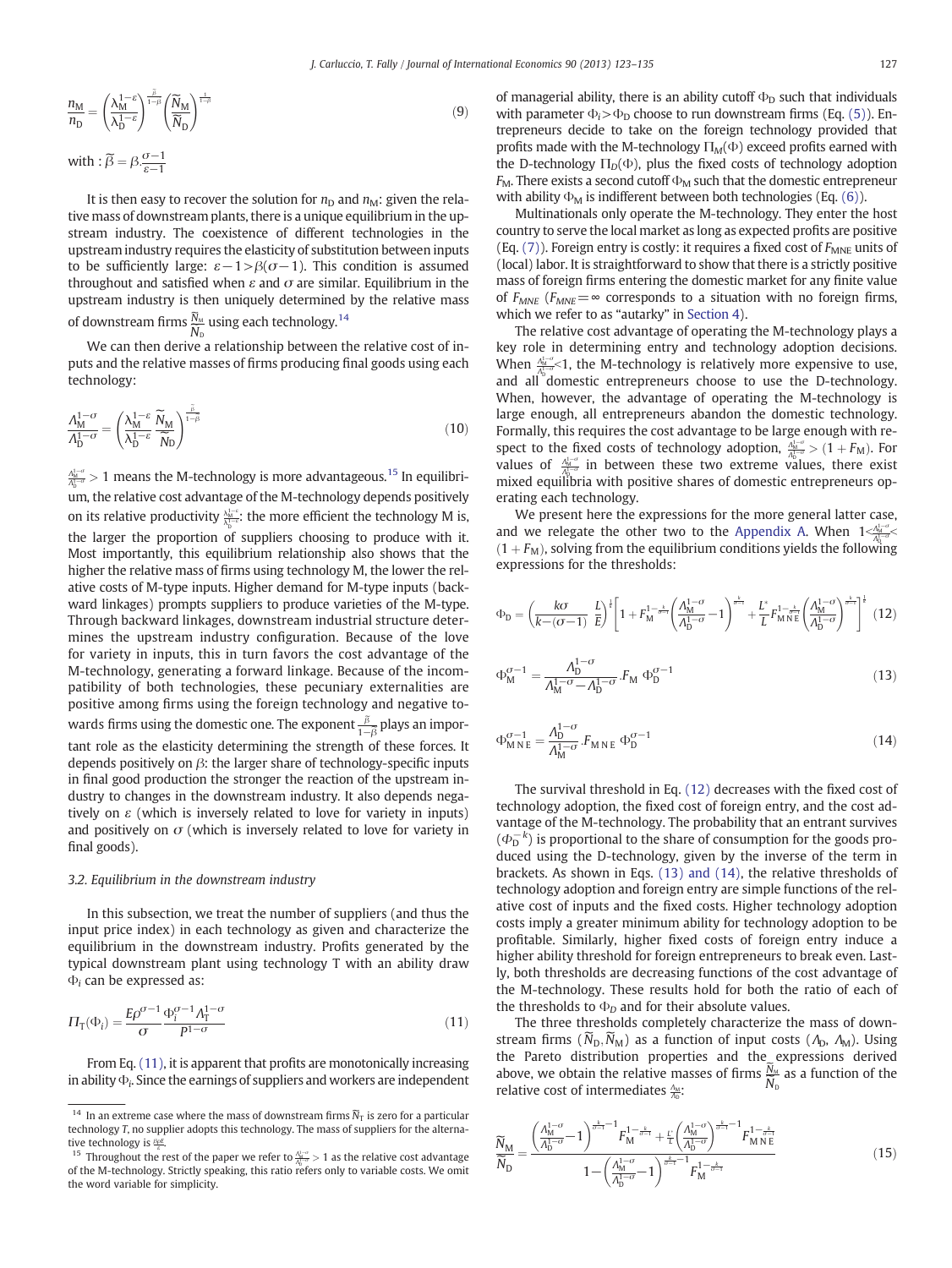<span id="page-5-0"></span>The numerator reflects the weighted mass of firms operating the M-technology: domestic firms upgrading technology and foreign firms. The denominator is the fraction of domestic firms using the domestic technology.

### 3.3. Joint equilibrium in upstream and downstream industries

As described in [Section 3.1](#page-3-0), an equilibrium in the upstream industry is characterized by a duplet of supplier masses  $\mathbf{n}=(n_\text{D},n_\text{M})$  satisfying the supplier free entry conditions (3) and (4). Eqs. [\(9\) and \(8\)](#page-4-0) describe how to uniquely solve for  $\bf{n}$  as a function of the relative mass of downstream firms, and it would be straightforward to rewrite it as a function of a triplet of productivity thresholds  $\Phi$  =  $(\Phi_{\text{D}}, \Phi_{\text{M}}, \Phi_{\text{MNE}})$ . Hence, equilibrium in the upstream industry can be described as a function

$$
\mathbf{n}=\mathbf{n}_{\text{up}}(\mathbf{\Phi}).
$$

In turn, as described in [Section 3.2](#page-4-0), an equilibrium in the downstream industry is characterized by  $\Phi = (\Phi_D, \Phi_M, \Phi_{MNE})$  satisfying the free entry conditions in the downstream industry (5), (6) and (7). Eqs. (12)–[\(14\)](#page-4-0) uniquely solve for  $\Phi$  as a function of the relative input price index and, given the definition of the input price index, it is straightforward to rewrite it as a function of the mass of suppliers n. Hence, equilibrium in the downstream industry can be described as a function

# $\Phi = \Phi_{\text{down}}(\mathbf{n}).$

We define a joint equilibrium as a vector  $(\mathbf{n}, \Phi) = (n_D, n_M, \Phi_D, \Phi_M, \Phi_M)$  $\Phi_{\text{MNE}}$ ) that satisfies all free-entry conditions (3), (4), (5), (6) and (7). Equivalently, a joint equilibrium is characterized by  $(n, \Phi)$  such that  $\Phi = \Phi_{\text{down}}(\mathbf{n})$  and  $\mathbf{n} = \mathbf{n}_{\text{up}}(\Phi)$  are simultaneously satisfied.

In general, there is no unique joint equilibrium. While equilibrium in one industry is unique for any given configuration of the other industry, there is more than one solution satisfying both equations at the same time. This feature is common to many models of vertical linkages with increasing returns to scale, including [Rodriguez-Clare \(1996\),](#page-12-0) [Markusen](#page-12-0) [and Venables \(1999\),](#page-12-0) and [Ciccone and Matsuyama \(1996\).](#page-12-0) As in some of these studies, we find that some of these equilibria are unstable as defined in the following:

**Definition.** A stable equilibrium is defined as a vector  $(n, \Phi)$  =  $(n_D, n_M, \Phi_D, \Phi_M, \Phi_{MNE})$  such that:

- i)  $\Phi = \Phi_{\text{down}}(\mathbf{n})$  and  $\mathbf{n} = \mathbf{n}_{\text{up}}(\Phi)$ , i.e. all free-entry conditions are satisfied.
- ii) For any vector  $\mathbf{n}'$  in a neighborhood of  $\mathbf{n}$ ,
- lim<sub>t→∞</sub> ( $\mathbf{n}_{up} \circ \Phi_{down}$ )<sup>*t*</sup> ( $\mathbf{n}'$ ) = **n**.<br> **iii**) For any vector  $\Phi'$  in a neighborhood of  $\Phi$ ,<br>  $\lim_{t \to \infty} (\Phi_{down} \circ \mathbf{n}_{up})^t (\Phi') = \Phi$ .

A joint equilibrium that is not "stable" is defined as "unstable". A small deviation from an unstable equilibrium can drive the economy away from the initial equilibrium due to successive adjustments in the downstream and upstream industries. Conversely, "stable" equilibria have the property whereby firms' decisions following a small deviation take the economy back to the original equilibrium. In line with previous work (e.g. [Markusen and Venables, 1999\)](#page-12-0), we focus our analysis on stable equilibria.<sup>16</sup> If condition i) is satisfied, then conditions ii) and iii) are formally equivalent given that both functions  $\Phi_{\text{down}}(.)$  and  $n_{\text{up}}(.)$  are continuous. In other words, we could define stability depending on the effect of deviations in either the downstream or upstream industries: both definitions would be equivalent in our framework.

There are three types of equilibria depending on the extent of technology adoption in the downstream industry. A first type of equilibria (type 1) is characterized by no technology adoption by downstream domestic firms. This occurs when  $\frac{A_{\rm M}^{1-\sigma}}{A_{\rm D}^{1-\sigma}}$  (1, even if there is entry by foreign firms in the downstream market. A second type of equilibria (type 2) is characterized by a positive fraction of downstream domestic firms adopting the foreign technology. This occurs when there is a cost advantage  $\frac{A_{\rm M}^{1-\sigma}}{A_{\rm D}^{1-\sigma}}$  > 1 of using M-type inputs. A third type of equilibria (type 3) is characterized by all firms using the foreign technology. The following proposition summarizes how parameter values affect the existence of each type of equilibria:

**Proposition 1.** Assuming  $\frac{\beta k}{\varepsilon-1}$ <1, the following statements hold:

- i) There can be at most one stable equilibrium with no technology adoption (type 1). A necessary and sufficient condition for the existence of such an equilibrium is:  $F_{MNE}^{\frac{k}{G-1}-1} > \frac{\lambda_{M}^{1-E}}{\lambda_{D}^{1-E}} \frac{L}{L}$
- ii) There can be at most one stable equilibrium with a subset of domestic firms adopting the foreign technology (type 2). A necessary (but not sufficient) condition for the existence of such an equilibrium is:  $F_{\text{MNE}}^{\frac{k}{\sigma-1}-1} > \frac{\lambda_{\text{M}}^{\text{1}-\varepsilon}}{\lambda_{\text{D}}^{\text{1}-\varepsilon}} \frac{L^*}{L} (1 + F_{\text{M}})^{-\frac{(\varepsilon-1)-\frac{\rho k}{\beta(\sigma-1)}}{2\beta(\sigma-1)}}$
- iii) For any parameter values there exists a unique stable equilibrium with all domestic firms adopting the foreign technology (type 3).

There is no stable equilibrium with the two technologies coexisting (types 1 and 2) if  $\frac{\beta k}{\epsilon-1} > 1$  (see [Appendix A\)](#page-10-0). Hence, throughout we focus on the case where  $\frac{\beta k}{\varepsilon - 1}$  < 1.<sup>17</sup>

Proposition 1 shows that multiplicity arises in general, except when the fixed cost of foreign entry is sufficiently low.<sup>18</sup> As described in point i), large values of the fixed cost of foreign entry induce entry of a mass of foreign firms that is insufficient to trigger foreign technology adoption (type-1 equilibrium). This case is fully tracta-ble (expressions in [Appendix A](#page-10-0)), and both  $\frac{A_1^{1-\sigma}}{A_0^{1-\sigma}}$  and  $\frac{\widetilde{N}_M}{\widetilde{N}_D}$  are decreasing in E<sub>ne</sub> ing in  $F_{\mathsf{MNE}}.$ 

As described in point iii), any set of parameter values are compatible with an equilibrium featuring full technology adoption:  $\widetilde{N}_{\text{D}}$  $n_D = 0$ . This case is also fully tractable (expressions in [Appendix A](#page-10-0)). This full-technology-adoption equilibrium (type 3) is the only possible outcome for low values of the fixed cost of foreign entry. The condition  $F_{\overline{M}N E}^{\frac{k}{\sigma-1}-1} < \frac{\lambda_M^{1-\epsilon}}{\lambda_0^{1-\epsilon}} L(1 + F_M)^{-\frac{(e-1)-\beta k}{\beta(\sigma-1)}}$  is sufficient to rule out equilibria with less than full technology adoption. The condition is more likely to be met the lower  $F_M$ : when the cost of technology adoption is low, lower multinational entry is required to trigger full technology adoption.

The remainder of this section focuses on cases with intermediate values of  $F_{\text{MNE}}$  which feature equilibria where domestic firms selfselect into different technologies (type 2). Unlike the other two, this case is not analytically tractable. Nevertheless, comparative statics and a detailed qualitative description of joint equilibria are possible.

[Fig. 1](#page-6-0) provides an example, with  $log\left(\frac{\widetilde{N}_{\rm M}}{\widetilde{N}_{\rm D}}\right)$  on the Y-axis and

 $log(\frac{A_{\rm M}^{1-\sigma}}{A_{\rm D}^{1-\sigma}})$  on the X-axis.<sup>19</sup> The "upstream" curve refers to Eq. [\(10\)](#page-4-0)

<sup>&</sup>lt;sup>16</sup> A rigorous treatment of stability would call for a dynamic setting describing the evolution of firm entry and technological choice depending on present and future profits. Such a treatment is beyond the scope of this paper. However, our simple definition of "stability" is sufficient to rule out equilibria where comparative statics would be counter-intuitive and to focus on a class of equilibria where comparative statistics are fairly homogeneous.

 $17$  Evidence on productivity dispersion suggests that this condition is likely to be satisfied. β reflects the share of technology-specific inputs in production, which is likely to be less than one half, and the Pareto coefficient for the dispersion of sales  $\frac{k}{\sigma-1}$  is generally less than 2. Moreover, we could expect  $\sigma$  and  $\varepsilon$  to be relatively close.

To be more precise, the proposition gives conditions on the fixed cost of foreign entry with respect to the technological advantage of the M-technology and the relative measures of foreign entrepreneurs. As already stated, given the functional form of the distribution of abilities,  $\frac{p}{l}$  also represents the distance between the support of foreign and local ability distributions.

<sup>&</sup>lt;sup>19</sup> The figure was constructed with the following parameter values:  $\frac{k}{\sigma-1} = 1.25$  $\beta = 0.25$ ,  $\sigma = \varepsilon = 4$ ,  $\frac{\lambda_D}{\lambda_M} = 2$ ,  $\frac{\mu}{k} F_{MN}^{-\frac{\lambda}{\sigma-1}} = 0.33$  and  $F_M = 20$ . The dotted line (shift) has  $E_F^{-1-\frac{k}{q-1}} = 1$ . Under this parameter configuration, no type 1 equilibrium arises. The choices for  $\frac{k}{\sigma-1}$ , β and  $\sigma$  are motivated by existing studies, as discussed in [Section 4.](#page-8-0)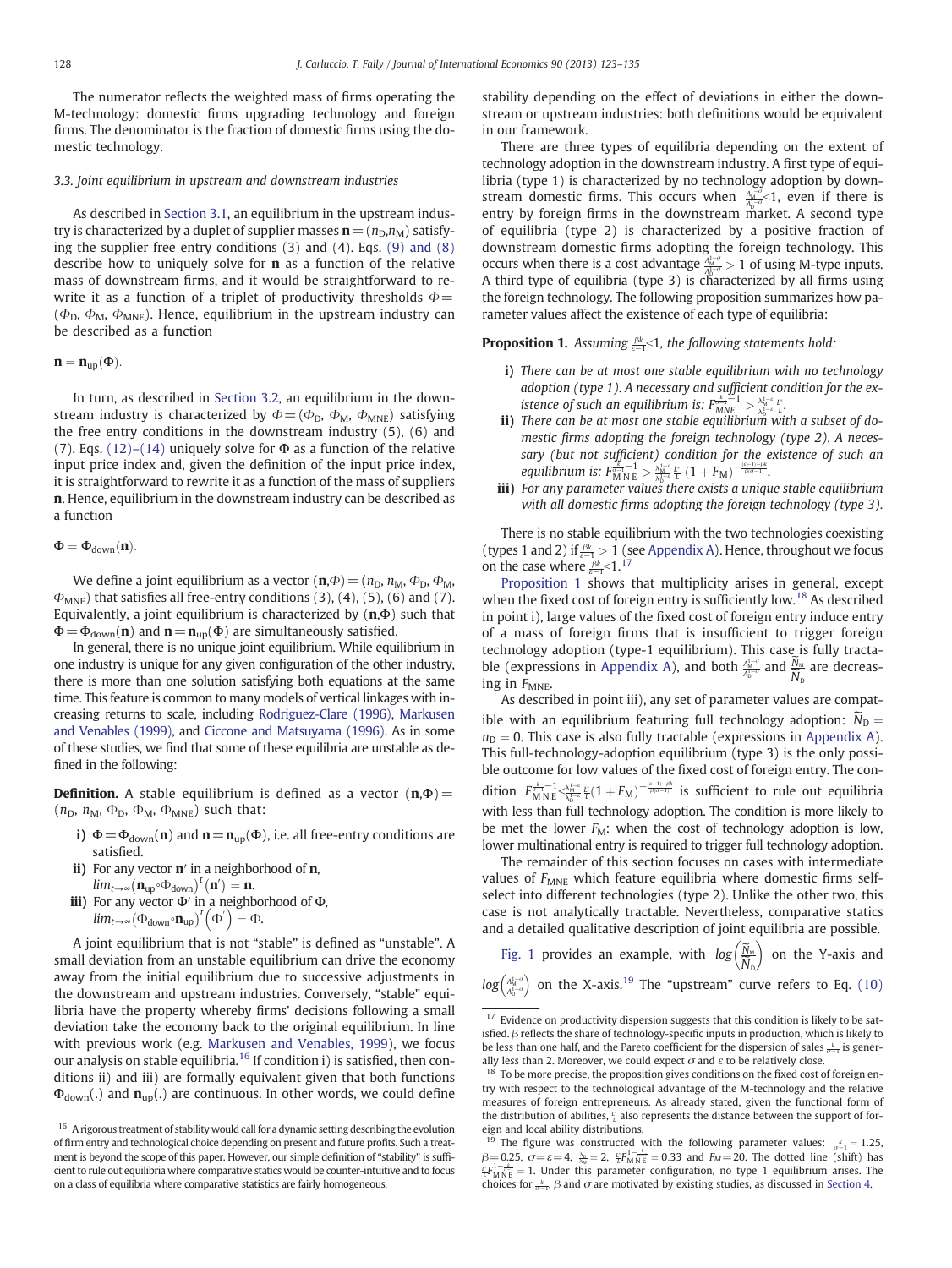<span id="page-6-0"></span>while the "downstream" curve refers to Eq. [\(15\)](#page-4-0) when  $\frac{A_{\rm M}^{1-\sigma}}{A_{\rm D}^{1-\sigma}}$  > 1 and it D is linear when  $\frac{A_{\rm M}^{\rm I}-\sigma}{A_{\rm D}^{\rm I}-\sigma}$  at Although the two curves may intersect more than once, their relative slopes help determine whether an equilibrium is stable or not. The slope of the downstream curve reflects how the downstream industry (particularly the relative mass of firms using the foreign technology on the Y-axis) reacts to changes in the relative availability of inputs (X-axis). A steeper curve means that a deviation in the upstream equilibrium has a larger impact on the downstream industry. Conversely, the slope of the upstream curve is inversely related to how the upstream industry reacts to changes in the downstream industry, i.e. the strength of backward linkages.<sup>20</sup> A flatter upstream curve means that a deviation in the downstream equilibrium (relative mass of firms on the Y-axis) has a larger impact on the relative mass of suppliers (on the X-axis). In line with the formal definition, a stable equilibrium corresponds to an intersection where the upstream curve is steeper than the downstream curve. Hence, label "E" on the graph refers to a stable equilibrium and label "U" to an unstable equilibrium.

[Proposition 1](#page-5-0) states that there is at most one stable equilibrium of this type. In addition, a stable equilibrium with partial technology adoption satisfies the comparative statics given in the following proposition:

**Proposition 2.** In a stable equilibrium with partial technology adoption (type 2), a decrease in the foreign entry cost  $F_{MNE}$  leads to:

- i) A larger mass  $n_M$  of suppliers using the foreign technology.
- ii) A smaller mass  $n_D$  of suppliers using the domestic technology.
- iii) A higher ability threshold  $\Phi_D$  of domestic firms survival.
- iv) A lower ability threshold  $\Phi_{MNE}$  of foreign firm entry.
- v) A lower ability threshold  $\Phi_M$  of technology adoption.

The larger β, the stronger these effects. A decrease in the technology adoption cost  $F_M$  has the same qualitative effects as  $F_{MNE}$ .

A lower foreign entry cost induces further adoption of the foreign technology in both the upstream and downstream industries. Graphically, this can be illustrated by an upward shift of the downstream curve in Fig. 1 (this corresponds to Eq. [\(15\)](#page-4-0) where the right-hand side is negatively related to  $F_{MNE}$ ). In a stable equilibrium where the slope of the downstream curve is not as steep as the upstream curve, E moves right and up, which corresponds to a higher relative availability of M-type inputs (larger measure of suppliers of M-type inputs and smaller measure of suppliers of D-type inputs) and a larger relative mass of downstream firms using the M-technology.

A lower cost of inputs compatible with the foreign technology induces more foreign firms to enter (Eq. [\(14\)](#page-4-0) combined with Eq. [\(12\)](#page-4-0)), and more domestic firms to adopt the foreign technology (Eq. [\(13\)](#page-4-0) combined with Eq. [\(12\)\)](#page-4-0). This causes fewer domestic firms to survive (Eq. [\(12\)\)](#page-4-0). These effects add to the direct effect of the foreign entry cost on  $\Phi_{\text{MNE}}$  and  $\Phi_{\text{D}}$  (i.e. holding the price of inputs constant).

This case is useful to study the role of technological incompatibilities in our framework. When these are relatively small ( $\beta$  close to zero), the upstream curve rotates to become more vertical. A change in the downstream curve does not affect the relative availability of inputs. The effect of the cost of foreign entry on the proportion of domestic firms adopting the foreign technology is very small  $(\frac{4b_M}{d_D}$  remains constant). When  $\beta$  is large, a shift in the downstream curve induces larger changes in the relative availability of inputs, thus triggering a greater change in technology adoption (graphically, the upstream curve rotates to become more horizontal as  $\beta$  increases). A similar role is played by the coefficient of the productivity distribution k: a larger value (meaning less dispersion) makes the slope of the

<sup>&</sup>lt;sup>20</sup> The slope of the upstream curve is  $1-\tilde{B}_{\overline{B}}$ . The larger the share of specific inputs in production, the flatter it is.



Fig. 1. Equilibrium with partial technology adoption.

downstream curve steeper (Eq. [\(15\)\)](#page-4-0): technology adoption and foreign entry are more sensitive to input costs.

Interestingly, a decrease in the domestic technology adoption cost  $F_M$  has qualitatively similar effects. While encouraging foreign entry triggers domestic technology adoption, the converse is also true: facilitating technology adoption induces foreign entry. The model hence highlights complementarities between innovation and FDI policies which, to the best of our knowledge, had not been investigated by previous studies.

# 3.3.1. Foreign presence and domestic firms' performance

We now use our model to study the relationship between observed foreign presence (FP) and the performance of domestic firms. We derive two measures of foreign presence. First, we define FPN as the ratio of the number of foreign firms to domestic firms:

$$
\text{FPN} = \frac{L^*\Phi_{\text{M}\,\text{N}\,\text{E}}^{-k}}{L\Phi_{\text{D}}^{-k}} = \frac{L^*F_{\text{M}\,\text{N}\,\text{E}}^{-\frac{k}{\sigma-1}}}{L}\left(\frac{\Lambda_{\text{M}}^{1-\sigma}}{\Lambda_{\text{D}}^{1-\sigma}}\right)^{\frac{k}{\sigma-1}}
$$

Second, we define FPS as the ratio of foreign to domestic firm sales:

$$
\text{FPS} = \frac{L^* F_{\text{MNE}} \Phi_{\text{MNE}}^{-k}}{L \Phi_{\text{D}}^{-k} + L F_{\text{M}} \Phi_{\text{M}}^{-k}} = \frac{L^*}{L} \frac{F_{\text{MNE}}^{1 - \frac{t}{\sigma-1}} \left(\frac{\Lambda_{\text{M}}^{1 - \sigma}}{\Lambda_{\text{D}}^{1 - \sigma}}\right)^{\frac{k}{\sigma-1}}}{1 + F_{\text{M}}^{1 - \frac{k}{\sigma-1}} \left(\frac{\Lambda_{\text{M}}^{1 - \sigma}}{\Lambda_{\text{D}}^{1 - \sigma}} - 1\right)^{\frac{k}{\sigma-1}}}
$$

The above formulae are for the case in which both technologies coexist in equilibrium (type 2 above). When there is no technology adop-

tion by domestic firms, we have FPS = 
$$
\frac{r}{t} F_{\text{MNE}}^{1-\frac{s}{\sigma-1}} \left( \frac{A_{\text{M}}^{1-a}}{A_{\text{D}}^{1-\sigma}} \right)^{\frac{s}{\sigma-1}}
$$
. With full technology adoption, FPN and FPS become  $\frac{r}{t} \left( \frac{F_{\text{MNE}}}{1 + F_{\text{M}}} \right)^{-\frac{s}{\sigma-1}}$  and  $\frac{r}{t} \left( \frac{F_{\text{MNE}}}{1 + F_{\text{M}}} \right)^{1-\frac{s}{\sigma-1}}$  respectively.

These measures are endogenous in our model. Both are decreasing in the foreign entry costs  $F_{\text{MNE}}$  and increasing in the relative exogenous efficiency of the foreign technology  $\frac{\lambda_{\text{M}-}^{1-e}}{\lambda_{\text{M}-}^{1-e}}$  and the ratio of the minimum ability of foreign entrepreneurs to the minimum ability of domestic entrepreneurs (as given by  $\frac{L^*}{L}$ ).<sup>21</sup> In equilibria with partial technology adoption, a reduction in  $F_M$  unambiguously raises unweighted foreign presence FPN. The effect of  $F_M$  on FPS is ambiguous. It increases the relative masses of firms using the foreign technology and benefits foreign firms. However, technology adoption by domestic firms increases competition, which could reduce foreign presence weighted by sales. With

<sup>&</sup>lt;sup>21</sup> These statements take into account for the effect of input availability on foreign presence. We can verify that FP increases with  $\frac{A_{\rm M}^{1-\sigma}}{A_{\rm D}^{1-\sigma}}$  as long as the latter is less than  $1 + F_{\rm M}$ , which is verified under partial technology adoption.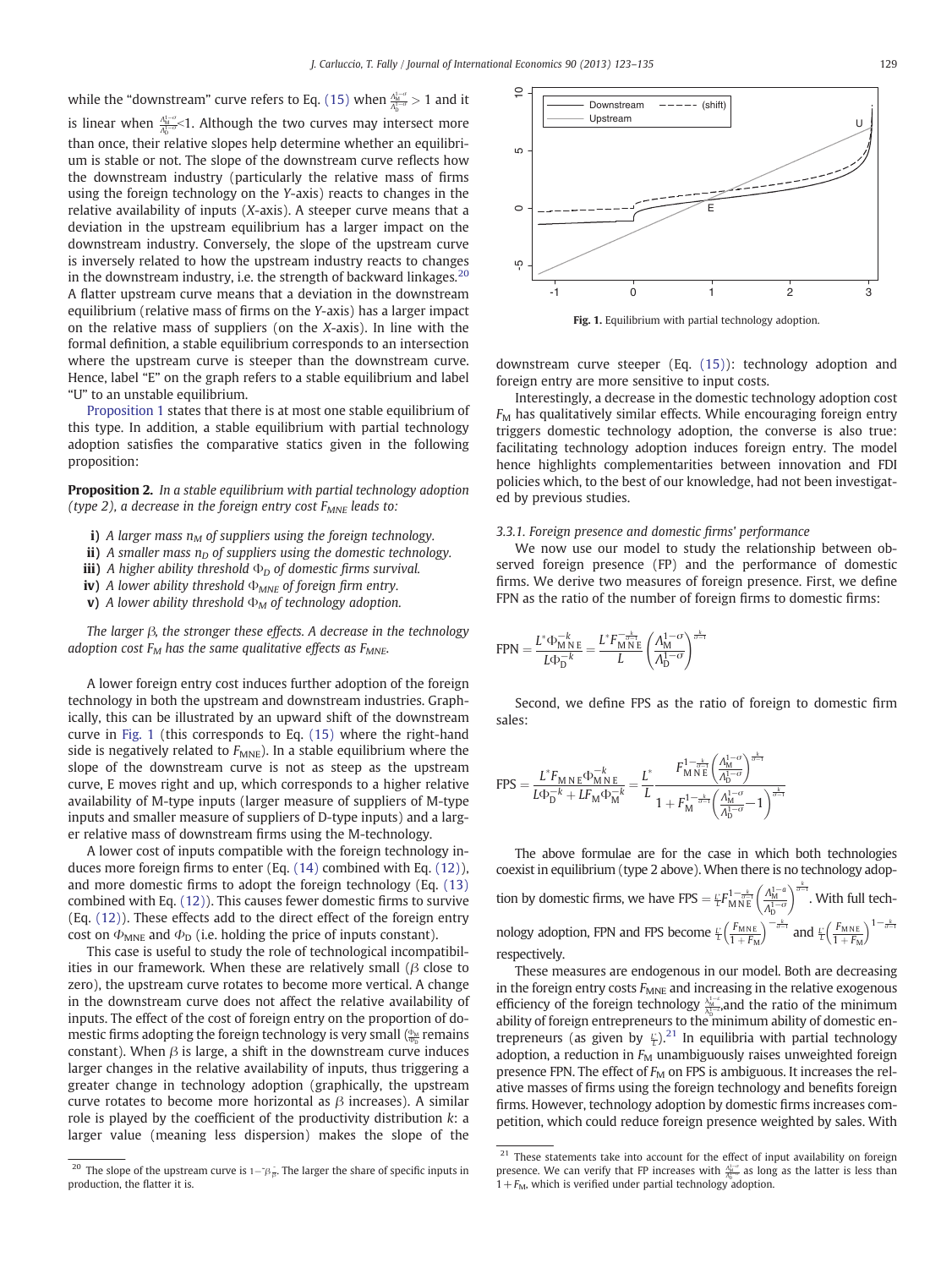full technology adoption, only the latter effect comes into play, and reductions in  $F_M$  decrease both measures of foreign presence.

Using the results derived in the previous subsection, we can study how changes in the parameters of the model simultaneously affect foreign presence and other variables of interest. Assuming  $\lambda_M < \lambda_D$  we find:

**Proposition 3.** In equilibria with partial technology adoption, differences in foreign entry costs  $F_{MNF}$  across industries or time generate:

- i) a positive correlation between FP and the share of suppliers adopting the foreign technology;
- ii) a negative correlation between FP and the availability of D-tech inputs;
- iii) a positive correlation between FP and the fraction of domestic firms adopting the M-technology;
- iv) a negative correlation between FP and the mass of domestic entrepreneurs.

The same correlations are generated by changes in the relative exogenous efficiency of the foreign technology  $\frac{\lambda_n^{1-\varepsilon}}{\lambda_0^{1-\varepsilon}}$  and by changes in the relative mass of foreign entrepreneurs  $\frac{L^*}{L^*}$ 

Points i) and ii) imply that changes in structural parameters generate a positive correlation between foreign presence and the average labor productivity of suppliers. Points iii) and iv) show that changes in the same structural parameters generate correlations between domestic firm survival and technology adoption and the extent of foreign presence in the economy.<sup>22</sup>

The link between foreign presence and these key indicators of domestic industrial performance has been the focus of an extensive literature. Empirical studies generally regress a measure of the productivity of domestic firms on a sector-level measure of foreign presence (typically the share of foreign firms in output) in the sector the domestic firms operate (horizontal spillovers) or in downstream industries (vertical spillovers). Some clear patterns arise from this extensive body of work.

First, foreign presence tends to be related to improvements in the productivity of domestic firms in upstream industries. This result has been established by [Javorcik \(2004\)](#page-12-0) with a panel of Lithuanian firms. She uses time-varying sector-specific measures of foreign presence in a specification where supplier TFP is in differences (both first- and long-) to remove firm fixed effects. She finds that a one-standard-deviation increase in foreign presence is associated with a 15% increase in supplier productivity. A number of other works confirms this result qualitatively (e.g. see the survey in [Alfaro and Rodriguez-Clare, 2004](#page-12-0)).

Second, the evidence on horizontal spillovers is mixed.<sup>23</sup> For developing countries, a large group of studies has found consistently negative effects. One example is [Aitken and Harrison \(1999\)](#page-12-0) for the Venezuelan manufacturing industry. Using panel plant-level data in first- and long-differences, they find that domestic firms in sectors with larger multinational presence have lower TFP than those in sectors with less foreign presence (a 10% increase in foreign presence reduces domestic firm TFP by 2.67 percentage points). In the case of developed economies, results are often not statistically significant (although some studies find positive and significant effects, e.g. [Keller](#page-12-0) [and Yeaple, 2009\)](#page-12-0). There appears to be a role for firm heterogeneity: firms with high abilities ("absorptive capacity", following [Cohen and](#page-12-0) [Levin, 1990](#page-12-0)) tend to improve their performance following multinational entry, whereas foreign presence is detrimental to firms that lack such capacity. $24$  A handful of papers show that this heterogeneity involves foreign firms. An example is [Sabirianova et al. \(2005\)](#page-12-0) who use panel data from manufacturing firms in the Czech Republic and Russia and find that the productivity advantage associated with being a foreign firm increases with the share of other foreign firms in total output.<sup>25</sup>

The bulk of the empirical literature takes a reduced-form approach which is generally not informative of the underlying mechanisms driving the results. $^{26}$  We propose a theoretical mechanism through which variables on both sides of the equation respond to changes in structural parameters that are unobserved by econometricians. In particular, technological incompatibilities tend to naturally generate the coexistence of positive vertical spillovers and heterogeneous horizontal spillovers. They also rationalize positive externalities among multinational firms.

To link our results with the findings in the empirical literature, we need to say a few words on the practical aspects of productivity measurement. If physical output is not observed and firm-specific prices are unavailable, which is generally the case, the measure of output most commonly used is sales deflated using industry-wide price indices. It is well known that this procedure can generate biases in the productivity estimates, especially in differentiated product industries.<sup>27</sup> Also, in our model, externalities among downstream firms come from changes in the availability of intermediate varieties, affecting the input price index  $Λ<sub>T</sub>$ . They do not affect firm efficiency, which is given by the  $\Phi$ 's (although it would be straightforward to incorporate efficiency gains associated with the M-technology into the model). Nevertheless, most available studies have information on total expenditure and use industry-wide deflators (typically, producer price indices) to proxy for physical quantities of inputs. In this case, changes in input prices are unlikely to be properly accounted for and are likely to show up in the residual of the estimated production function, thus affecting measured productivity. It is then likely that the effects that we highlight affect the empirical measures of horizontal spillovers.<sup>28</sup>

A recent paper by [Kee \(2011\)](#page-12-0) addresses these two issues and provides a set of empirical results closest to our theory. Her data on the Bangladeshi garment industry allow her to observe which domestic firms share suppliers with MNEs and to construct a firm-specific measure of "sibling foreign presence". For each domestic firm, this measure gives the share in industry capital of all foreign firms that source from at least one common supplier with the firm. She uses a within estimator and has access to firm-specific prices and the number of input suppliers (both local and foreign proxied by imports). She finds that sibling foreign presence has a significant effect on domestic firm productivity, while the effect of industry foreign presence (traditional definition) it not significant. Consistent with our theory, she finds that sibling FDI presence affects domestic productivity by expanding the availability of intermediate varieties. Interestingly, in a placebo experiment where siblings are assigned randomly, she finds no effect of sibling foreign presence. This suggests a selection mechanism, which can be rationalized by our model. $^{29}$ 

<sup>&</sup>lt;sup>22</sup> Starting from an equilibrium with full technology adoption, the changes in the structural parameters do not affect input costs. In this case, a decrease in the foreign entry costs  $F_{\text{MNE}}$  increases foreign presence and decreases  $\Phi_{\text{M}$ , leading to both lower technology adoption and firm survival.

<sup>23</sup> In the survey by [Gorg and Greenaway \(2004\),](#page-12-0) 33 out of 40 papers find either negative or not statistically significant effects.

<sup>&</sup>lt;sup>24</sup> [Gorg and Greenaway \(2004\)](#page-12-0) survey this aspect of empirical work.

<sup>&</sup>lt;sup>25</sup> [Aitken and Harrison \(1999\)](#page-12-0) find that plants with foreign equity receive positive spillovers from foreign firms. [Liu \(2008\)](#page-12-0) replicates these results for China.

An exception is [Kugler \(2006\),](#page-12-0) who motivates his empirical analysis with a dynamic model with externalities where capital accumulation by foreign firms increases the productivity of domestic firms. Another exceptions are [Kee \(2011\)](#page-12-0) and [Alfaro and Chen](#page-12-0) [\(2012\)](#page-12-0) who uses a structural approach to quantify the importance of spillover versus selection effects.

 $27$  See [Katayama et al. \(2009\)](#page-12-0) and [Melitz \(2000\)](#page-12-0), who show that, with product differentiation, measurement problems might imply that measured productivity reflects markups instead of firm efficiency.

<sup>&</sup>lt;sup>28</sup> [Halpern et al. \(2009\)](#page-12-0) use the case of imported inputs to study how changes in input prices affect empirical TFP measures. [Katayama et al. \(2009\)](#page-12-0) discuss another channel and show that changes in input prices can affect markups (through changes in marginal costs), and therefore show up as changes in measured productivity.

 $29$  [Kee \(2011\)](#page-12-0) also takes an IV approach that uses the everything-but-arms initiative as a shock to foreign presence (arguing that it was unexpected by the firms). The EBA initiative provides free access to the EU for products from 48 developing countries, including Bangladesh. Rules of origin apply to the tariff cuts, prompting foreign firms targeting the EU to increase their level of local sourcing. Kee argues that the EBA has not directly affected domestic firm productivity, thereby providing an exclusion restriction.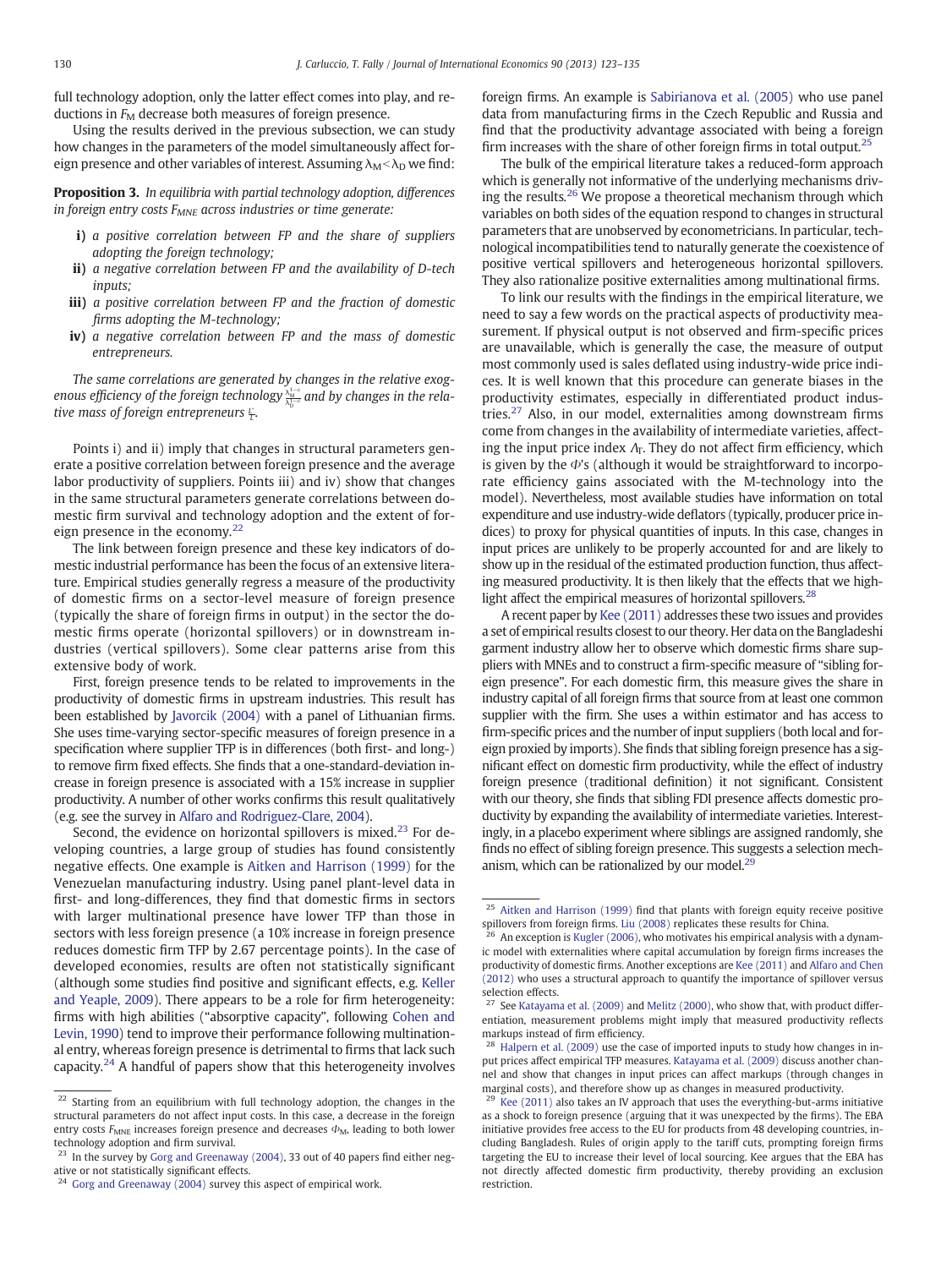# <span id="page-8-0"></span>3.4. General equilibrium: income and occupational choice

The general equilibrium of the model is characterized by a system comprised of Eqs. [\(3\)](#page-3-0)–(7) plus the following labor market clearing condition:

$$
L = \rho E + L \Phi_D^{-k} + L F_M \Phi_M^{-k} + L^* F_{MNE} \Phi_{MNE}^{-k}
$$
 (16)

The first term on the right-hand side is the amount of inputs (labor and other) used in the downstream industry. This term includes total employment in the upstream sector plus the mass of upstream entrepreneurs ( $\beta \rho E$ ), plus labor corresponding to variable labor inputs (excluding fixed costs) in the downstream sector  $(1-\beta)\rho E$ . The second term corresponds to the number of domestic entrepreneurs in the downstream sector. The third and fourth terms correspond to the fixed costs incurred by upgrading firms and multinationals.<sup>30</sup>

This equation pins down total income E. After incorporating equations for thresholds (12), (13) and (14) into (16), we obtain that total income is proportional to labor income (which corresponds to population L after normalizing the wage to unity):

$$
\frac{E}{L} = \frac{k}{k - \rho}
$$

In other words, foreign entry and technology adoption do not affect the share of income from entrepreneurship. This property is a consequence of the assumption that productivity is Pareto distributed. This would not hold in a more general case.

# 4. Welfare effects from openness to FDI

We now look at the welfare effects from FDI openness, comparing the equilibrium with multinationals to that where foreign entry is prohibitively costly ( $F_{MNE} = \infty$ ), labeled "autarky" for simplicity. We compare the real wage  $\frac{1}{p}$  in both situations (the nominal wage is normalized to one). Our measure of welfare is  $\frac{p}{P_A}$ : the ratio of the price index in the open economy to the one under autarky. As discussed above, the same measure applies to changes in real income per capita  $\frac{E}{L^{p}}$ 

We consider three cases: no technological incompatibilities,  $31$  technological incompatibilities with no technology adoption (type 1) and technological incompatibilities and partial technology adoption (type 2).

In the first case, in which inputs are not specific to a particular technology, welfare gains are a simple function of foreign presence (FPS) and the Pareto coefficient of the ability distribution:

$$
\frac{P}{P_A} = (1 + \text{FPS})^{-\frac{1}{k}}\tag{17}
$$

(proof in the [Appendix A\)](#page-10-0). In a recent article, [Arkolakis et al. \(2012\)](#page-12-0) show that welfare gains from trade can be reduced to a simple function of the share of consumption of domestic goods for a broad class of models. This expression is similar to the one in their heterogeneous firms specification, with output-weighted foreign presence instead of the ratio of imports to the consumption of domestic goods. This formula also resembles the one in [Ramondo and Rodriguez-Clare \(2010\)](#page-12-0), who extend the [Eaton and Kortum \(2002\)](#page-12-0) model to include multinational production.

When inputs are specific to each technology and when no domestic firm adopts the foreign technology (type 1), the formula becomes:

$$
\frac{P}{P_A} = \left(1 + \text{FPS}\right)^{-\frac{1}{k} + \frac{\beta}{\varepsilon - 1}}\tag{18}
$$

Conditional on foreign presence, the decrease in the final good price index is lower than in the first case. The larger the share of technologyspecific inputs in downstream production  $\beta$ , the smaller the welfare gains ceteris paribus. Assuming that  $\frac{k\beta}{\epsilon-1}<1$  [\(Proposition 1](#page-5-0)), welfare gains from foreign entry are positive despite technological incompatibilities.

In the general case with technological incompatibilities and technology adoption in both industries (type 2), welfare gains depend not only on foreign presence but also on the share of domestic firms adopting the M-technology:

$$
\frac{P}{P_A} = (1 + \text{FPS})^{-\frac{1}{k} + \frac{\beta}{\alpha - 1}} [1 + (A - 1)S_M]^{-\frac{1}{k} + \frac{\beta}{\alpha - 1}} [1 - S_M]^{-\frac{\beta}{\alpha - 1}}
$$
(19)

where  $\Lambda \equiv \frac{\Lambda_{\rm M}^{1-\sigma}}{\Lambda_{\rm D}^{1-\sigma}}$  is the cost advantage of the M-technology and  $S_{\rm M}$  =

 $\Phi_{\mathsf{M}}$  $\Phi_{\text{D}}$  $\left(\frac{\Phi_M}{\Phi}\right)^{-k}$  refers to the fraction of domestic firms adopting the foreign technology. Foreign presence and the share of consumption in

D-technology goods are no longer a sufficient statistic for welfare gains: technology adoption by domestic firms may alter these gains.  $32$ In a stable equilibrium, we can show that the lower the foreign entry and technology adoption costs, the higher the welfare (see [Appendix A\)](#page-10-0). However, other things being equal, a larger share of technology-specific inputs in production lowers the welfare gains from foreign entry and technology adoption.

Under the assumption that the foreign technology is "superior," we can also make a comparison with equilibria with full technology adoption (type 3). More precisely, we assume that, with an equal number of suppliers for each technology, profits are larger using the foreign technology. Equivalently, the gain in variable costs in the upstream industry is assumed to be larger than the extra fixed costs in the downstream industry $33$ :

$$
M \succ D \Longleftrightarrow \left(\frac{\lambda_M^{1-\sigma}}{\lambda_D^{1-\sigma}}\right)^{\beta} > 1 + F_M \tag{20}
$$

In this case (see [Appendix A](#page-10-0)), welfare gains are always larger in an equilibrium with full technology adoption (type 3) compared to no or partial technology adoption (types 1 and 2) when there is multiplicity in equilibria. The above assumption does not preclude the existence of such Pareto-inferior equilibria as shown in [Proposition 1](#page-5-0) (since it does not impose any restriction on  $F_{\text{MNF}}$ ). Switching from one equilibrium to another requires the coordination of plants in both industries. In that sense, technological incompatibilities act as a barrier to technology adoption.

# 4.1. A simple quantitative illustration

Although our model is highly stylized, we can use empirically relevant parameters to provide a simple quantitative illustration of the welfare effects of FDI with technological incompatibilities.

The simplicity of the welfare formulae implies that we only need values for a small set of parameters. These are: the shape parameter of the Pareto distribution of abilities k, the elasticities of substitution

 $30$  By Walras law, this implies a balance of payments equilibrium. It can be achieved if we assume that profits generated by foreign firms stay in the country. An alternative assumption would be that local entrepreneurs engage in FDI abroad (with their intermediate goods to produce abroad being procured there). At a symmetric equilibrium, their profits would equal those made by foreigners in the home country.

<sup>&</sup>lt;sup>31</sup> When inputs are not specific to a particular technology, the mass of suppliers is constant and does not depend on foreign entry. This case is therefore equivalent to setting  $\beta = 0$ , i.e. assuming that labor is the only input.

<sup>&</sup>lt;sup>32</sup> The comparison depends on the extent and the gains from technology adoption. There are cases where welfare gains are smaller than  $(1 + \text{FPS})^{-\frac{1}{k} + \frac{\beta}{k-1}}$  and cases where gains are larger. Gains are larger only when Λ is sufficiently large.

<sup>&</sup>lt;sup>33</sup> Profits associated with the technology T can be written:  $AA<sub>T</sub><sup>1- $\sigma$</sup>$  where A is an entrepreneur-specific profit shifter. The definition of "superiority" means that for any entrepreneur:  $A/\Lambda_D^{1-\sigma} > 1 \Rightarrow A/\Lambda_M^{1-\sigma} > A/\Lambda_M^{1-\sigma} + F_M$  as long as the relative number of suppliers is the same. This condition is equivalent to condition (20) in the text.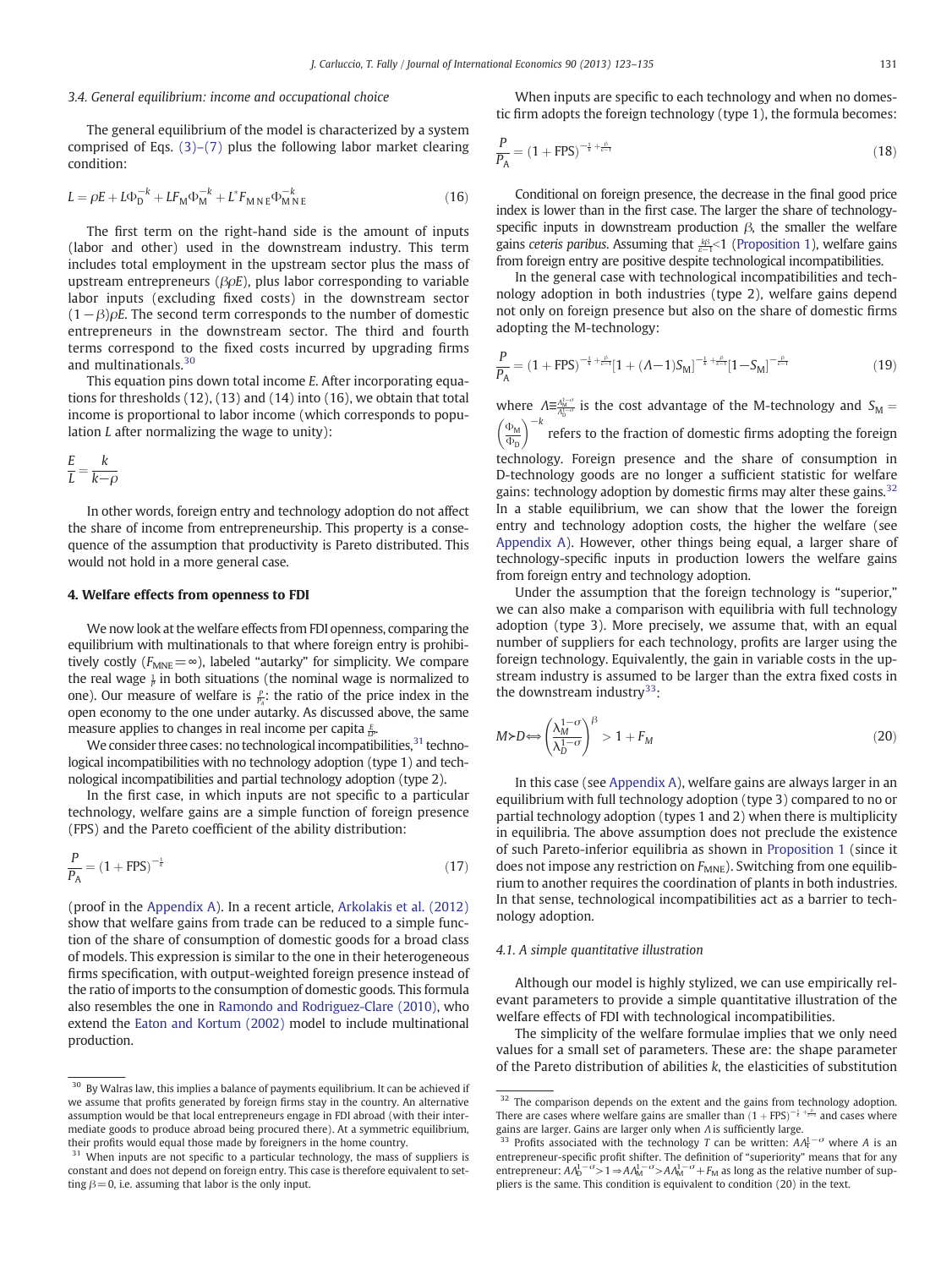<span id="page-9-0"></span> $σ$  and  $ε$  and the share of technology-specific inputs in downstream production β. For all cases, we also need figures for the share of output produced by foreign firms (which determines FPS).

Although it is difficult to estimate the shape of productivity distributions, it is relatively straightforward to estimate the shape of firm-size distributions. In the model, sales are proportional to  $\Phi^{\sigma-1}$ , which implies that firm size follows a Pareto distribution with shape parameter  $\frac{k}{\sigma-1}$ . Existing estimates of this coefficient generally lie between 1 and 1.5 (see [Axtell, 2001; Helpman et al., 2004](#page-12-0)). We choose  $\frac{k}{\sigma-1}$  = 1.25, as in [Burstein and Monge-Naranjo \(2009\).](#page-12-0) Estimates of elasticities of substitution vary substantially across in-dustries [\(Broda and Weinstein, 2006](#page-12-0)). To take a stand, we use  $\sigma=$  $\varepsilon$  = 4, which is close to the median estimate by [Broda and](#page-12-0) [Weinstein \(2006\)](#page-12-0) and the main estimate by [Bernard et al. \(2003\).](#page-12-0) We stress that the conclusions derived here are not sensitive to this choice. Concerning  $β$ , US input–output tables (BEA) show that the total share of intermediate goods in production is approximately one half on average ([Fally, 2012\)](#page-12-0). To provide an illustration, we use a benchmark value  $\beta$  = 0.25 assuming that, on average, half of intermediate goods are technology specific. Foreign firm output shares vary significantly across markets and industries. [Ramondo and](#page-12-0) [Rodriguez-Clare \(2010\)](#page-12-0) report that gross output value by foreign firms as a share of GDP in OECD countries varies between 6% (Japan) and 58% (Portugal). [Javorcik \(2004\)](#page-12-0) reports FDI shares of 31.5% on average for Lithuania (with values between 6.6% and 59.8% across manufacturing industries). [Aitken and Harrison \(1999\)](#page-12-0) report FDI shares of employment between 0% and 35% across industries in Venezuela. Given these figures, we use a value of 25%.

We analyze the three above cases in the same order. In the first case with no incompatibilities, welfare gains are given by Eq. [\(17\).](#page-8-0) 25% of output produced by foreign firms ( $FPS = 0.33$ ) implies an 8.0% increase in real wages.

In the second case with technological incompatibilities ( $\beta$  = 0.25), but no technology adoption by downstream domestic firms, the relevant equation is Eq. (18). With 25% of output produced by multinationals, we obtain an increase in the real wage of 5.4%. The difference compared with the previous case is large and not sensitive to the choice of the elasticity of substitution, although it crucially depends on the difference between  $\beta$  and  $\frac{\sigma-1}{k}$ . When the share of technology-specific intermediate goods is instead  $\beta$  = 0.5, implied welfare gains are reduced to 2.9%.

The third case implies that, when foreign entry triggers technology adoption by downstream domestic firms, having data on foreign presence is not sufficient to compute welfare gains. It also requires information on technology adoption which is generally unavailable. One possibility in line with our theory is to identify upgrading firms as those that share suppliers with foreign firms. [Kee \(2011\)](#page-12-0) finds this proportion to be 52% for the Bangladeshi woven industry, where foreign firms are largely present, and 15% for the non-woven sector. These figures suggest that technology upgrading may concern a large fraction of firms. Quantitatively, welfare implications also crucially depend on the productivity gains from the use of the foreign technology. We assume as before that 25% of output is produced by foreign firms and that 25% of domestic firms adopt the foreign technology. If the size increase related to the adoption of the foreign technology is less than  $Λ-1=56%$ , implied welfare gains (Eq. [\(19\)](#page-8-0)) are less than without technology adoption, i.e. less than 5.4%. If instead the size increase is larger than 120%, welfare gains are larger than those without technological incompatibilities  $(8.0\%)$ <sup>34</sup>

#### 5. Extension: intermediate goods trade

We now discuss how the possibility of importing intermediate goods of the M-type affects the analysis. For simplicity we focus on a partial equilibrium set-up where wages are exogenous.<sup>35</sup> Assume there is an exogenous mass  $n_F$  of foreign suppliers able to supply M-type inputs to downstream firms using the M-technology, subject to an iceberg trade cost  $\tau > 1$ . The price index of M-type inputs becomes:  $\Lambda_M = (n_M + \tau^{1-\epsilon} n_F)^{\frac{1}{1-\epsilon}} \lambda_M$  (imports imply that it is bounded above:  $\Lambda_M < \lambda_M \tau n_{\rm F}^{\frac{1}{1-\epsilon}}$ ).

Downstream equilibrium conditions (Eqs.  $(5)-(7)$  $(5)-(7)$ ) remain the same and, given relative input costs, so does the solution for the downstream industry thresholds. Concerning the upstream industry, the free-entry Eqs. [\(3\) and \(4\)](#page-3-0) must be verified as long as both types of suppliers coex-ist. Eqs. [\(8\) and \(9\)](#page-3-0) have to be verified for  $n_M + \tau^{1-\epsilon} n_F$  instead of  $n_M$ . However, the solution for the relative availability of inputs is also unchanged: Eq. [\(10\)](#page-4-0) is unaffected as long as the upper bound in  $\Lambda_M$  is not reached.

There is a difference, however, in terms of total employment in the local upstream industry. Although the total measure of input varieties  $n_D + n_M + \tau^{1-\epsilon} n_F$  remains constant, the mass of local suppliers  $n_D+n_M$  is smaller than in the benchmark case and now depends on the demand for M-type inputs, affected by trade costs  $\tau$  and the availability of imported inputs  $n_F$ .

Previous work has looked into how the potential of multinational firms to create linkages when trade in inputs is allowed for. [Alfaro and](#page-12-0) [Rodriguez-Clare \(2004\)](#page-12-0) empirically define the "linkage coefficient" of MNEs as the value of inputs both domestically per unit of labor hired locally. In this simple extension of our model, this measure is an increasing function of the ratio  $\frac{n_M}{n_{M+T}-\varepsilon n_F}$ . It depends on domestic technology adoption. When the local supplier base is mainly oriented towards the domestic technology, an increase in foreign presence implies larger imports and smaller overall demand for the local upstream industry. When, on the contrary, foreign entry is accompanied by widespread technology adoption by domestic downstream and upstream firms, the share of imported inputs is low at the resulting equilibrium. These results are not identical to, but resemblant of, those in [Rodriguez-Clare \(1996\)](#page-12-0) that suggest that underdeveloped regions attract multinationals with low linkage potential. A decrease in transport costs reduces, ceteris paribus, the linkage coefficient. However, imports reduce the price index of M-type inputs and may also trigger technology adoption by downstream domestic firms. This can increase the demand for M-type inputs and foster technology adoption by local suppliers.

# 6. Concluding remarks

The effects of foreign direct investment on the development of host economies are a matter of ongoing debate. In this paper we develop a model around the key assumption of "technological incompatibilities": as suggested by empirical evidence, foreign firms are assumed to operate more advanced technologies which also require different types of inputs. These differences in technologies affect the nature of backward and forward linkages between foreign firms and local suppliers. In cases where productive efficiency is determined by the availability of intermediate inputs, supplier technology choices determine the relative costs associated with each technology.

Our analysis delivers novel insights into the impact of foreign entry on domestic firms' productivity, technology adoption, survival, and welfare. Technological incompatibilities create strategic complementarities among plants using the same technology: the larger the share of plants operating a given technology, the wider the availability of compatible intermediate inputs, reducing unit costs. Since technology adoption is costly, firm heterogeneity plays a natural role: only the most productive firms find it optimal to adopt the foreign technology and to benefit from the decrease in the cost of intermediate inputs. Firms that do not engage

<sup>&</sup>lt;sup>34</sup> Note that the model can be calibrated to match these two examples.

<sup>&</sup>lt;sup>35</sup> A full general equilibrium model would also require specific assumptions to retrieve the trade balance. The conclusions obtained from such model would depend on the specific assumptions made about the type of firms that can export, which is outside the scope of the paper.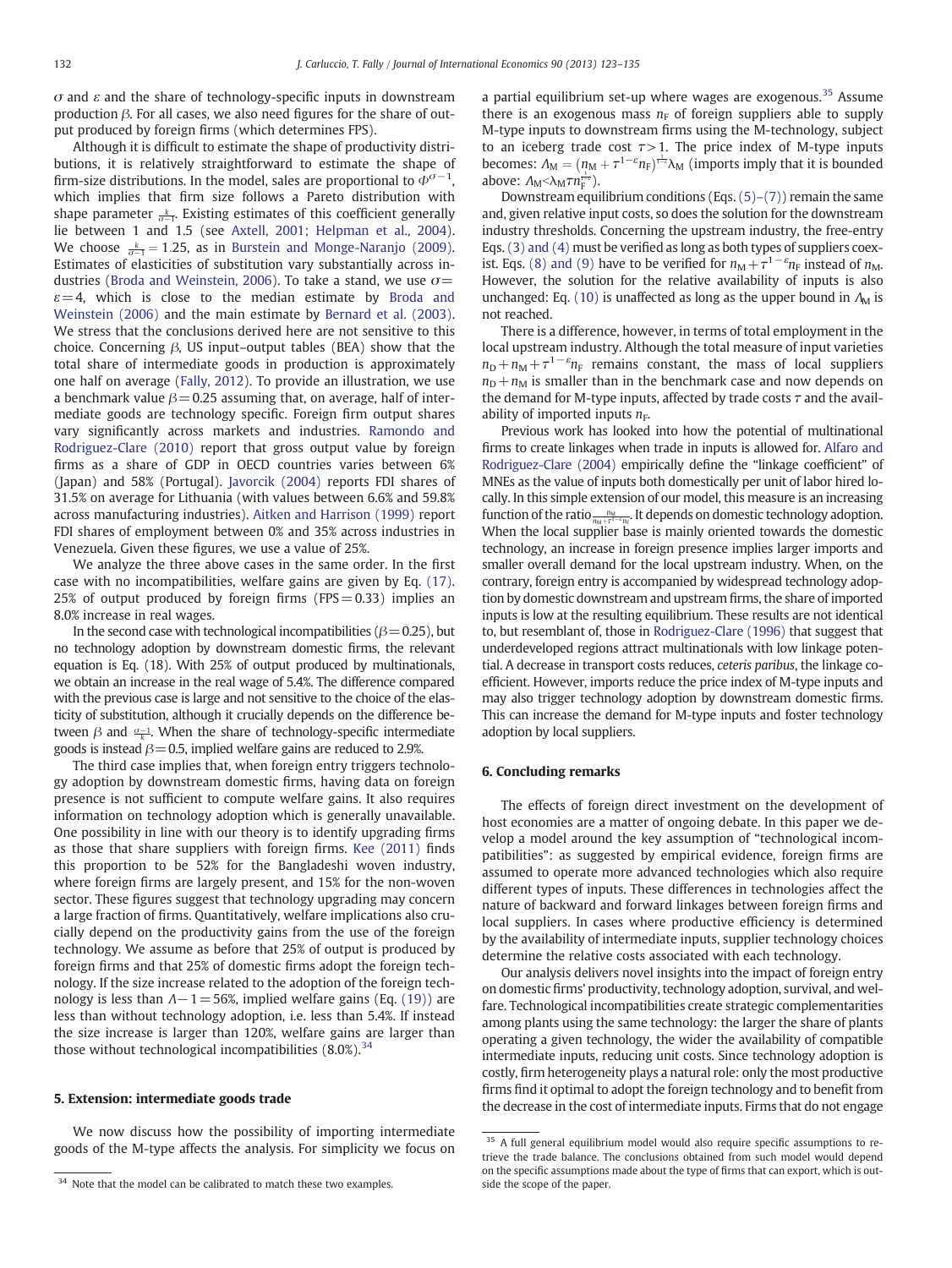<span id="page-10-0"></span>in foreign technology adoption suffer from increased competition and from a reduction in the availability of inputs compatible with the domestic technology. The least productive ones are forced out. We show that technological incompatibilities condition the welfare effects of FDI.

The predictions of the model are consistent with extensive empirical evidence on FDI spillovers. While most of available evidence is in direct and reduced-form, our theory provides a framework which we hope could guide future empirical research.

# Appendix A

- A.1. Section 3: Analytical results for type-1 and type-3 equilibria
- **Section 3.2**. When  $\frac{\Lambda_{\rm M}^{1-\sigma}}{\Lambda_{\rm D}^{1-\sigma}}$ <1, there is no technology adoption by domestic firms ( $\Phi_M = \infty$ ). In this case:  $\Phi_D = \left(\frac{k\sigma}{k-\sigma+1}\right)$ L  $\left(\frac{k\sigma}{k-\sigma+1} \frac{L}{E}\right)^{\frac{1}{k}} \left[1+\frac{L^*}{L}F_{MN}^{1-\frac{k}{\sigma-1}}\right]$ 
	- $\frac{\Lambda_{\rm M}^{1-\sigma}}{\Lambda_{\rm D}^{1-\sigma}}$  $\left(\frac{\Lambda_{\rm M}^{1-\sigma}}{\Lambda_{\rm D}^{1-\sigma}}\right)^{\frac{1}{\sigma-1}}\bigg]$ , the expression for  $\Phi_{\rm MNE}$  is the same as in the main text.

The ratio of mass of firms becomes:  $\frac{\widetilde{N}_M}{\widetilde{N}_D} = \frac{L^2}{L} \left( \frac{A_M^{1-\sigma}}{A_D^{1-\sigma}} \right)$  $\left(\frac{\Lambda_{\rm M}^{1-\sigma}}{\Lambda^{1-\sigma}}\right)^{\frac{k}{\sigma-1}-1} F_{\rm MNE}^{1-\frac{k}{\sigma-1}}.$ 

When  $\frac{A_{\rm M}^{1-\sigma}}{A_{\rm D}^{1-\sigma}}> (1+F_{\rm M}),$  all domestic firms adopt the foreign technology  $(\Phi_M = \Phi_D \text{ and } \widetilde{N}_D = 0)$ . In this case:

$$
\Phi_{\rm M} = \left(\frac{k\sigma}{k-\sigma+1} \frac{L(1+F_{\rm M})}{E}\right)^{\frac{1}{k}} \left[1 + \frac{L^*}{L} \left(\frac{F_{\rm MNE}}{1+F_{\rm M}}\right)^{1-\frac{k}{\sigma-1}}\right]^{\frac{1}{k}}
$$

$$
\Phi_{\rm MNE}^{\sigma-1} = \frac{F_{\rm MNE}}{1+F_{\rm M}} \Phi_{\rm M}^{\sigma-1}
$$

• Section 3.3. The equilibrium with no technology adoption (type 1) is characterized by:

$$
\tfrac{\Lambda_{M}^{1-\sigma}}{\Lambda_{D}^{1-\sigma}}=\left(F_{M}^{1-\frac{\epsilon}{\sigma-1}\lambda_{M}^{1-\epsilon}}L^{*}\right)^{\frac{p(\sigma-1)}{\epsilon-1-\rho k}}<1\ \text{ and } \tfrac{\tilde{N}_{M}}{\tilde{N}_{D}}=\left(F_{M N}^{1-\frac{\epsilon}{\sigma-1}\lambda_{M}^{1-\epsilon}}L^{*}\right)^{\frac{\epsilon-1-\rho(\sigma-1)}{\epsilon-\epsilon-\rho k}}\tfrac{\lambda_{D}^{1-\epsilon}}{\lambda_{M}^{1-\epsilon}}\tfrac{\lambda_{D}^{1}}{\lambda_{M}^{1-\epsilon}}\tfrac{\lambda_{D}^{1-\epsilon}}{\lambda_{M}^{1-\epsilon}}L^{*}\tfrac{\lambda_{D}^{1-\epsilon}}{\lambda_{M}^{1-\epsilon}}L^{*}\tfrac{\lambda_{D}^{1-\epsilon}}{\lambda_{M}^{1-\epsilon}}L^{*}\tfrac{\lambda_{D}^{1-\epsilon}}{\lambda_{M}^{1-\epsilon}}L^{*}\tfrac{\lambda_{D}^{1-\epsilon}}{\lambda_{M}^{1-\epsilon}}L^{*}\tfrac{\lambda_{D}^{1-\epsilon}}{\lambda_{M}^{1-\epsilon}}L^{*}\tfrac{\lambda_{D}^{1-\epsilon}}{\lambda_{M}^{1-\epsilon}}L^{*}\tfrac{\lambda_{D}^{1-\epsilon}}{\lambda_{M}^{1-\epsilon}}L^{*}\tfrac{\lambda_{D}^{1-\epsilon}}{\lambda_{M}^{1-\epsilon}}L^{*}\tfrac{\lambda_{D}^{1-\epsilon}}{\lambda_{M}^{1-\epsilon}}L^{*}\tfrac{\lambda_{D}^{1-\epsilon}}{\lambda_{M}^{1-\epsilon}}L^{*}\tfrac{\lambda_{D}^{1-\epsilon}}{\lambda_{M}^{1-\epsilon}}L^{*}\tfrac{\lambda_{D}^{1-\epsilon}}{\lambda_{M}^{1-\epsilon}}L^{*}\tfrac{\lambda_{D}^{1-\epsilon}}{\lambda_{M}^{1-\epsilon}}L^{*}\tfrac{\lambda_{D}^{1-\epsilon}}{\lambda_{M}^{1-\epsilon}}L^{*}\tfrac{\lambda_{D}^{1-\epsilon}}{\lambda_{M}^{1-\epsilon}}L^{*}\tfrac{\lambda_{D}^{1-\epsilon}}{\lambda_{M}^{1-\epsilon}}L^{*}\tfrac{\lambda_{D}^{1-\epsilon}}{\lambda_{M}^{1-\epsilon}}L^{*}\tfrac{\lambda_{D}^{1-\epsilon}}{\lambda_{M}^{1-\epsilon}}L^{*}\tfrac{\lambda_{D}^{1-\epsilon}}{\lambda_{M}^{1-\epsilon}}L^{*}\tfrac{\lambda_{D}^{1-\epsilon}}{\lambda_{M}^{1-\epsilon}}L^{*}\tfrac{\lambda_{D}^{1-\epsilon}}{\lambda
$$

With full technology adoption (type 3 with  $\widetilde{N}_{\rm D} = n_{\rm D} = 0$ ), we have:

$$
\widetilde{N}_{\mathrm{M}} = \left[ \frac{k}{k - (\sigma - 1)} \left( L F_{\mathrm{M}}^{1 - \frac{k}{\sigma - 1}} + L^* F_{\mathrm{MNE}}^{1 - \frac{k}{\sigma - 1}} \right) \left( \frac{E}{\sigma} \right)^{\frac{k}{\sigma - 1} - 1} \right]^{\frac{\sigma - 1}{k}}
$$

$$
\Lambda_{\mathrm{M}} = \left( \frac{\varepsilon}{\varepsilon - 1} \lambda_{\mathrm{M}} \left( \frac{\beta \rho E}{\varepsilon} \right)^{\frac{1}{1 - \varepsilon}} \right)^{\beta}
$$

# Proof of Proposition 1.

(i) A type-1 equilibrium is defined as an equilibrium with no technology adoption by domestic firms. This situation can arise if and only if  $\frac{\Lambda_{\rm M}^{1-\sigma}}{\Lambda_{\rm D}^{1-\sigma}}$  (1. In this case, the downstream curve given by expression (15) simplifies:

$$
\frac{\widetilde{N}_{\mathrm{M}}}{\widetilde{N}_{\mathrm{D}}} = \frac{L^*}{L} \left( \frac{\Lambda_{\mathrm{M}}^{1-\sigma}}{\Lambda_{\mathrm{D}}^{1-\sigma}} \right)^{\frac{k}{\sigma-1}-1} F_{\mathrm{MNE}}^{1-\frac{k}{\sigma-1}} \tag{21}
$$

Combining with Eq. [\(15\)](#page-4-0) that characterizes the upstream industry, we obtain that  $\frac{\Lambda_{\rm M}^{1-\sigma}}{\Lambda_{\rm D}^{1-\sigma}}$ <1 if and only if:  $F_{\rm MNE}^{\frac{k}{\sigma-1}-1} > \frac{\lambda_{\rm M}^{1-\epsilon}}{\lambda_{\rm D}^{1-\epsilon}} I$ . The slope of the upstream curve (in log), i.e. the elasticity of the relative advantage of the foreign technology w.r.t.  $\frac{\widetilde{N}_M}{\widetilde{N}_D}$  is given by  $\frac{\tilde{\beta}}{1-\tilde{\beta}}$  while the slope of the downstream curve is given by the exponent of  $\frac{A_{\sf M}^{1-\sigma}}{A_{\sf D}^{1-\sigma}}$  in Eq. (21):  $\frac{k}{\sigma-1}-1$ . Stability is ensured when the downstream curve is flatter, which is equivalent to our assumption  $\frac{\beta k}{\varepsilon-1}$ <1. Moreover, there is a unique intersection since both curves are log-linear in this case.

- (ii) Lemma 1 below ensures that the downstream curve increases faster in the interval  $\frac{A_{\rm M}^{1-\sigma}}{A_{\rm D}^{1-\sigma}} \in (1,1+F_{\rm M})$  than in the interval  $(0,1)$ ; i.e. when there is technology adoption. We can deduce that on the internal  $(1, 1 + F_M)$  the downstream curve will be strictly above the curve given by Eq. (21) above. In turn, if the upstream curve is below the curve given by Eq. (21), we obtain a sufficient condition for the absence of a type-2 equilibrium. Using expression (10) for the upstream curve, this happens when  $F_{\text{MNE}}^{\frac{k}{D-1}-1} \leq \frac{\lambda_{\text{M}}^{1-\varepsilon}}{\lambda_{\text{D}}^{1-\varepsilon}} \frac{L^{\varepsilon}}{L} (1 + F_{\text{M}})^{\frac{(k-1)-\beta k}{\sigma-1}}$ . In the case where  $F_{\rm MNE}^{\frac{k}{\sigma-1}-1} > \frac{\lambda_{\rm M}^{1-\varepsilon}}{\lambda_{\rm D}^{1-\varepsilon}} L(1+F_{\rm M})^{\frac{(\varepsilon-1)-\beta k}{\sigma-1}},$  the uniqueness of stable type-2 equilibria derives from Lemma 1. Using Lemma 1, we know that the slope of the downstream curve (in log) is first decreasing and then increasing (or always increasing) over the interval  $\frac{A_{\rm M}^{1-\sigma}}{A_{\rm D}^{1-\sigma}}$  (1, 1 +  $F_{\rm M}$ ). Given that the upstream curve is linear (in log), it implies that the upstream curve cuts the downstream curve at three points at most: first from above, then from below, and finally from above. If the upstream curve cuts the downstream curve only twice, it would be once from below and once from above. In any case, there is at most one stable equilibrium where the upstream curve cuts the downstream curve from below.
- (iii) For any parameter values, there exists a stable equilibrium where the foreign technology is the only one being used. Foreign firms, by assumption, do not switch to the domestic technology. Moreover, the relative advantage of using the foreign technology would be infinite in this case:  $\frac{\Lambda_0^{1-\sigma}}{\Lambda_M^{1-\sigma}} = +\infty$  since all suppliers would adopt the foreign technology and since all downstream firms would require foreign-type inputs. A small deviation of the relative number of suppliers would not change domestic firms' adoption: all prefer the foreign technology as long as  $\frac{A_{\rm M}^{1-\sigma}}{A_{\rm M}^{1-\sigma}} > 1 + F_{\rm M}$ .

As stated in the text, stability requires the downstream curve to be flatter than the upstream curve around the equilibrium. The upstream curve (in log) has a constant slope (Eq. [\(10\)\)](#page-4-0) with coefficient  $\frac{1}{\beta}$ –1. We focus here on the slope of the downstream curve. First we re-write the downstream curve as a function  $f(x)$  where  $x \equiv \frac{A^{1-\sigma}_{M} }{A^{1-\sigma}_{M}}$ . This function  $f(x)$  is defined for the interval  $0 < x < 1 + F_M$ . The slope of the downstream curve (in log) is then given by the elasticity  $\frac{\partial log(x)}{\partial logx}$ . For x<1, this elasticity equals  $\frac{k}{\sigma-1}-1$ . For x>1 (i.e. with partial technology adoption by domestic firms), we show that:

**Lemma 1.** For  $x \equiv \frac{A_{\rm M}^{1-\sigma}}{A_{\rm D}^{1-\sigma}} \equiv (1, 1 + F_{\rm M})$ :

(i) 
$$
\frac{\partial \log f(x)}{\partial \log x} > \frac{k}{\sigma - 1} - 1
$$
.

(ii)  $\frac{\partial log f(x)}{\partial log x}$  is first decreasing and then increasing in x, or always increasing.

Point *i*) implies that  $\frac{k}{\sigma-1} - 1 \leq \frac{1}{\beta} - 1$  is a necessary condition for the slope of the downstream curve to be flatter than the upstream curve, and therefore a necessary condition for the existence of stable type-1 and type-2 equilibria. This is equivalent to the condition  $\frac{k\beta}{\varepsilon-1}<1$  imposed in [Proposition 1.](#page-5-0)

**Proof of Lemma 1.** In addition to  $x$ , we introduce the notations:  $a = \frac{k}{\sigma - 1} - 1$ ;  $g(x) \equiv F_{\rm M}^{-a} (x - 1)^a$  and  $b = \frac{L}{L} F_{\rm MNE}^{-a} F_{\rm M}^a$ . We denote the slope of the downstream curve by  $\varepsilon(x) \equiv \frac{\partial log f(x)}{\partial log x}$ . The proof here focuses on empirically-relevant cases assuming  $a<1$ . Similar properties can be shown for  $a > 1$ .<sup>36</sup>

<sup>&</sup>lt;sup>36</sup> If  $a>1$ ,  $h(x)$  is always larger than  $-1$  and convex, i.e.  $h''(x) \ge 0$ , for all  $x>1$ . In the case  $a > 1$ , the slope can be always increasing instead of being first decreasing and then increasing.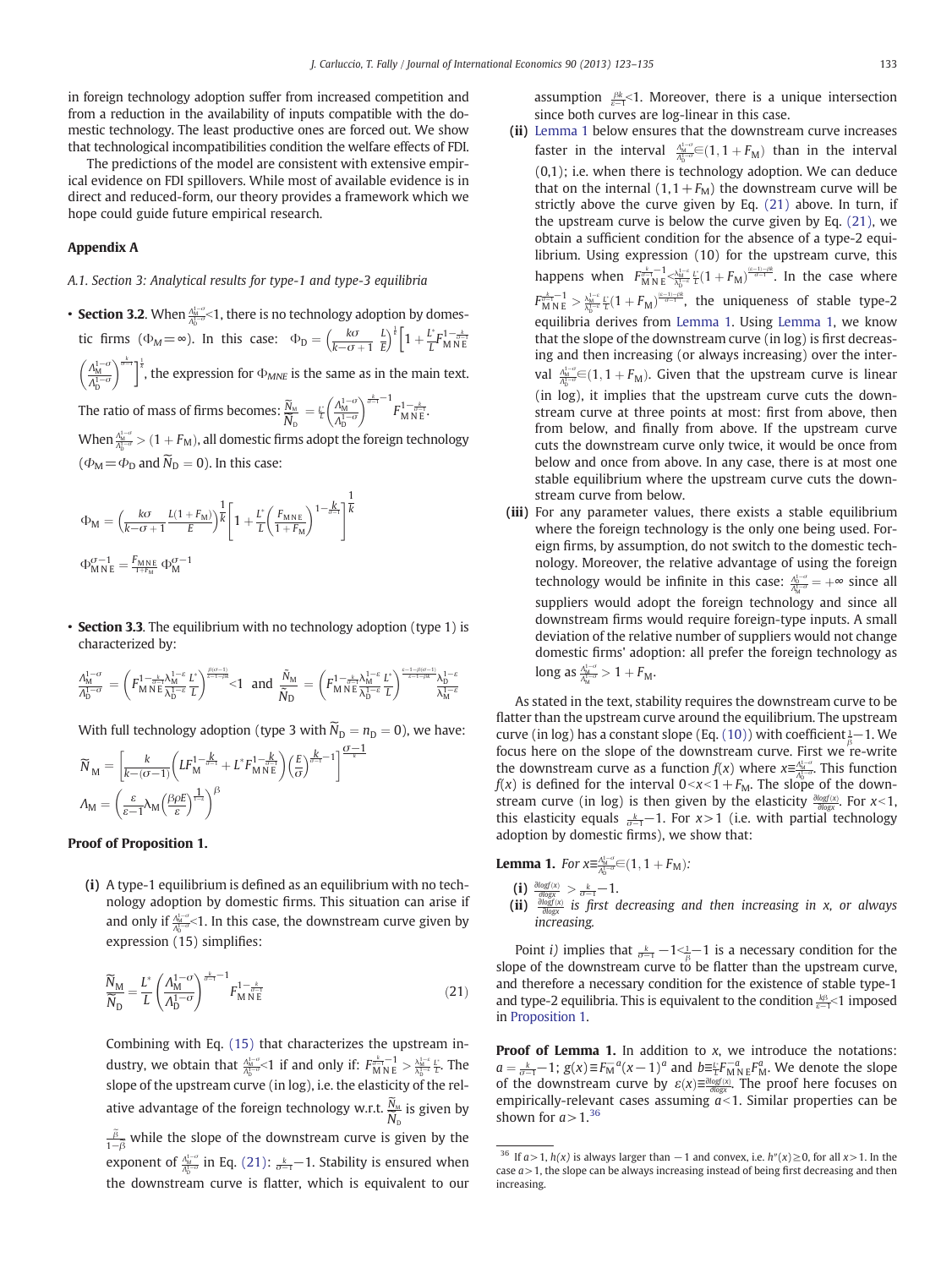<span id="page-11-0"></span>Point  $(i)$  can be shown by writing:

$$
\varepsilon(x) = \frac{ax}{x-1} \frac{1}{1-g(x)} - \frac{a}{x-1} \frac{b\left(\frac{x}{x-1}\right)^a}{1+b\left(\frac{x}{x-1}\right)^a} > \frac{ax}{x-1} - \frac{a}{x-1} = a
$$

To prove (*ii*) we first derive  $\varepsilon(x)$  to get:  $\frac{\partial \varepsilon(x)}{\partial x} = \frac{a}{(x-1)^2} [h(x) + m(x)],$ with  $h(x) = \frac{arg(x)}{(1-g(x))^2} - \frac{1}{1-g(x)}$  and  $m(x) = \left(\frac{b\left(\frac{x}{x-1}\right)^{\alpha}}{1+b\left(\frac{x}{x-1}\right)^{\alpha}}\right)$  $\left(\frac{b\left(\frac{x}{x-1}\right)^a}{1+b\left(\frac{x}{x-1}\right)^a}\right)\left(1+\frac{\frac{a}{x}}{1+b\left(\frac{x}{x-1}\right)^a}\right) > 0.$ The remainder of the proof shows that  $h(x)+m(x)$  is negative (or null) below a certain threshold in  $x$  and positive when  $x$  is above this threshold.

When x converges to 1,  $m(x)$  also converges to 1. The derivative of  $m(x)$  is:

$$
m^{'}(x)=-\frac{b\left(\frac{x}{x-1}\right)^{\alpha}}{\left[1+b\left(\frac{x}{x-1}\right)^{\alpha}\right]^{2}}\frac{1}{x-1}\times\frac{a}{x}\left(2-\frac{1-a}{x}\right)
$$

We can see that the derivative is negative, therefore  $m(x) \in [0,1]$ . Moreover  $m(x)$  is convex. To see the convexity of  $m(x)$ , we can check that the product of the first two terms decreases with  $x$  (in absolute value), and the product of the last two terms also decreases with x. This implies that  $m''(x) > 0$ .

In turn, we can check that  $h(x)$  satisfies:

1.  $h(x) < -1$  if  $x < x_1$  where  $x_1$  is (uniquely) defined by  $ax_1+g(x_1)= 1$ . This can be seen after writing:

$$
h(x) + 1 = \frac{axg(x)}{(1 - g(x))^2} - \frac{1}{1 - g(x)} + 1 = \frac{g(x)}{(1 - g(x))^2} [ax + g(x) - 1]
$$

2.  $h(x) > 0$  if  $x > x_2$  where  $x_2$  is defined by  $ax_2g(x_2) + g(x_2) = 1$ . This can be seen after writing:

$$
h(x) = \frac{axg(x) + g(x) - 1}{(1 - g(x))^2}
$$

3.  $h(x)$  is convex for  $x \in [x_1,x_2]$ . Taking the derivative w.r.t. x:

$$
h^{'}(x) = \frac{ag(x)}{(1-g(x))^2} \left(1 + \left[\frac{ax-1}{x-1}\right] + \left[\frac{2}{x-1} \frac{axg(x)}{1-g(x)}\right]\right)
$$

Since  $g(x)$  is increasing in x, the term  $\frac{ag(x)}{(1-g(x))^2}$  is also increasing in x. The first term in brackets is increasing if  $a<\overline{1}$ . In turn, the derivative of the second term in brackets is:

$$
\frac{\arg(x)}{(1-g(x))^2(x-1)^2} [ax+g(x)-1] > 0 \text{ if } x > x_1
$$

We now combine our results on  $m(x)$  and  $h(x)$ . Since  $m(x)$  and  $h(x)$ < −1 for x<x<sub>1</sub>, point 1. implies that  $h(x) + m(x)$  is negative for  $x < x_1$ . Point 2. implies that  $h(x) + m(x)$  is positive for  $x > x_2$  since  $m(x) > 0$  and  $h(x) > 0$  for  $x > x_2$ . By continuity of  $h(x)$  and  $m(x)$ , the sum  $h(x) + m(x)$  is equal to zero for at least a value of  $x^* \in (x_1, x_2)$ . Moreover, on this interval both  $m(x)$  and  $h(x)$  are convex (point 3. above). The threshold  $x^*$  is therefore unique (a convex function can switch sign and become positive only once). Since the derivative  $\frac{\partial \mathcal{E}(X)}{\partial X}$ has the same sign as  $h(x)+m(x)$ , we can conclude that  $\frac{\partial \varepsilon(x)}{\partial x}$  is negative for  $1 < x < x^*$  and positive for  $x > x^*$ .

# A.2. Section 4: Expression for welfare relative to autarky

Here we present the proof for the general case (Eq. [\(19\)](#page-8-0) for type-2 equilibria) but the proof is very similar for other cases (type 1 with or without technological incompatibilities). Expressions for welfare gains can be obtained from the free-entry condition for domestic firms. If at least some domestic firms use the D-technology both in autarky (when  $F_{MNE} = \infty$ ) and in open economy, the free-entry Eq. [\(5\)](#page-3-0) gives:

$$
\frac{P^{1-\sigma}}{P_A^{1-\sigma}} = \frac{\Lambda_D^{1-\sigma}}{\Lambda_A^{1-\sigma}} \cdot \frac{\Phi_D^{\sigma-1}}{\Phi_A^{\sigma-1}}
$$

where  $P_A$  and  $\Lambda_A$  correspond to the price index of final and intermediate goods in autarky, and  $\Phi_A$  corresponds to the survival threshold in autarky. Using Eq. [\(12\)](#page-4-0), we obtain:

$$
\frac{\Phi_{\rm D}}{\Phi_{\rm A}} = \left[1 + F_{\rm M}^{1-\frac{k}{\sigma-1}} \left(\frac{\Lambda_{\rm M}^{1-\sigma}}{\Lambda_{\rm D}^{1-\sigma}} - 1\right)^{\frac{k}{\sigma-1}} + \frac{L^*}{L} F_{\rm MNE}^{1-\frac{k}{\sigma-1}} \left(\frac{\Lambda_{\rm M}^{1-\sigma}}{\Lambda_{\rm D}^{1-\sigma}}\right)^{\frac{k}{\sigma-1}}\right]^{\frac{1}{2}}
$$

From the free-entry conditions for upstream firms (Eq. [\(3\)](#page-3-0)), we can show that the mass of suppliers using the D-technology is proportional to the share of sales by firms using the foreign technology. This gives:

$$
\frac{\Lambda_{\text{D}}^{1-\sigma}}{\Lambda_{\text{A}}^{1-\sigma}}=\left[\frac{1+F_{\text{M}}^{1-\frac{s}{\sigma-1}}\bigg(\frac{\Lambda_{\text{M}}^{1-\sigma}}{\Lambda_{\text{D}}^{1-\sigma}}-1\bigg)^{\frac{k}{\sigma-1}}+ \frac{\iota_{r}}{L}F_{\text{M}\text{N}\text{E}}^{1-\frac{s}{\sigma-1}}\bigg(\frac{\Lambda_{\text{M}}^{1-\sigma}}{\Lambda_{\text{D}}^{1-\sigma}}\bigg)^{\frac{k}{\sigma-1}}}{1-F_{\text{M}}^{1-\frac{1}{\sigma-1}}\bigg(\frac{\Lambda_{\text{M}}^{1-\sigma}}{\Lambda_{\text{D}}^{1-\sigma}}-1\bigg)^{\frac{k}{\sigma-1}-1}}\right]^{-\widetilde{\beta}}
$$

with  $\widetilde{\beta} = \beta \frac{\sigma-1}{\epsilon-1}$ . We obtain the expression in the text by combining these two expressions above. Foreign presence (FPS), as defined in the main text, is factored out leaving an expression which can be seen as a function of the cost advantage and the fraction of upgrading

.

$$
\text{ firms } S_{\text{M}} = F_{\text{M}}^{1-\frac{k}{\sigma-1}} \left( \frac{\Lambda_{\text{M}}^{1-\sigma}}{\Lambda_{\text{D}}^{1-\sigma}} - 1 \right)^{\frac{k}{\sigma-1}-1}
$$

A.2.1. Comparative statics in welfare with partial technology adoption (type 2)

Using and inverting Eq. [\(10\)](#page-4-0) describing the relative advantage of the foreign technology as a function of the relative mass of downstream firms, we can simplify the welfare term associated with input prices to get:

$$
\frac{\Lambda_D^{1-\sigma}}{\Lambda_A^{1-\sigma}} = \left[\frac{1 + \frac{\Lambda_M^{1-\sigma}}{\Lambda_D^{1-\sigma}} \widetilde{N_M}}{\widetilde{N_D}}\right]^{-\widetilde{\beta}} = \left[1 + \frac{\lambda_D^{1-\varepsilon}}{\lambda_M^{1-\varepsilon}} \left(\frac{\Lambda_M^{1-\sigma}}{\Lambda_D^{1-\sigma}}\right)^{\frac{\widetilde{\beta}}{\widetilde{\beta}}}\right]^{-\widetilde{\beta}}
$$

Hence welfare gains can be rewritten:

$$
\frac{p^{1-\sigma}}{P_A^{1-\sigma}} = \left[1 + F_M^{1-\frac{k}{\sigma-1}} \left(\frac{\Lambda_M^{1-\sigma}}{\Lambda_D^{1-\sigma}} - 1\right)^{\frac{k}{\sigma-1}} + \frac{L^*}{L} F_M^{1-\frac{k}{\sigma-1}} \left(\frac{\Lambda_M^{1-\sigma}}{\Lambda_D^{1-\sigma}}\right)^{\frac{k}{\sigma-1}}\right]^{\frac{\sigma-1}{k}} \times \left[1 + \frac{\lambda_D^{1-\varepsilon}}{\lambda_M^{1-\varepsilon}} \left(\frac{\Lambda_M^{1-\sigma}}{\Lambda_D^{1-\sigma}}\right)^{\frac{k}{\sigma}}\right] \tag{22}
$$

The partial derivative of the above expression w.r.t. the cost advantage of using the foreign technology  $\frac{A_{\rm M}^{1-\sigma}}{A_{\rm D}^{1-\sigma}}$  (holding other parameters constant) is zero. In particular, this partial derivative is positive when the downstream curve (Eq. [\(15\)](#page-4-0)) is above the upstream curve (Eq. [\(10\)](#page-4-0)) and negative otherwise. This means that the relative cost advantage of the foreign technology maximizes the above expression when it corresponds to the equilibrium relative cost advantage. Applying the envelop theorem, we can see that welfare gains (at